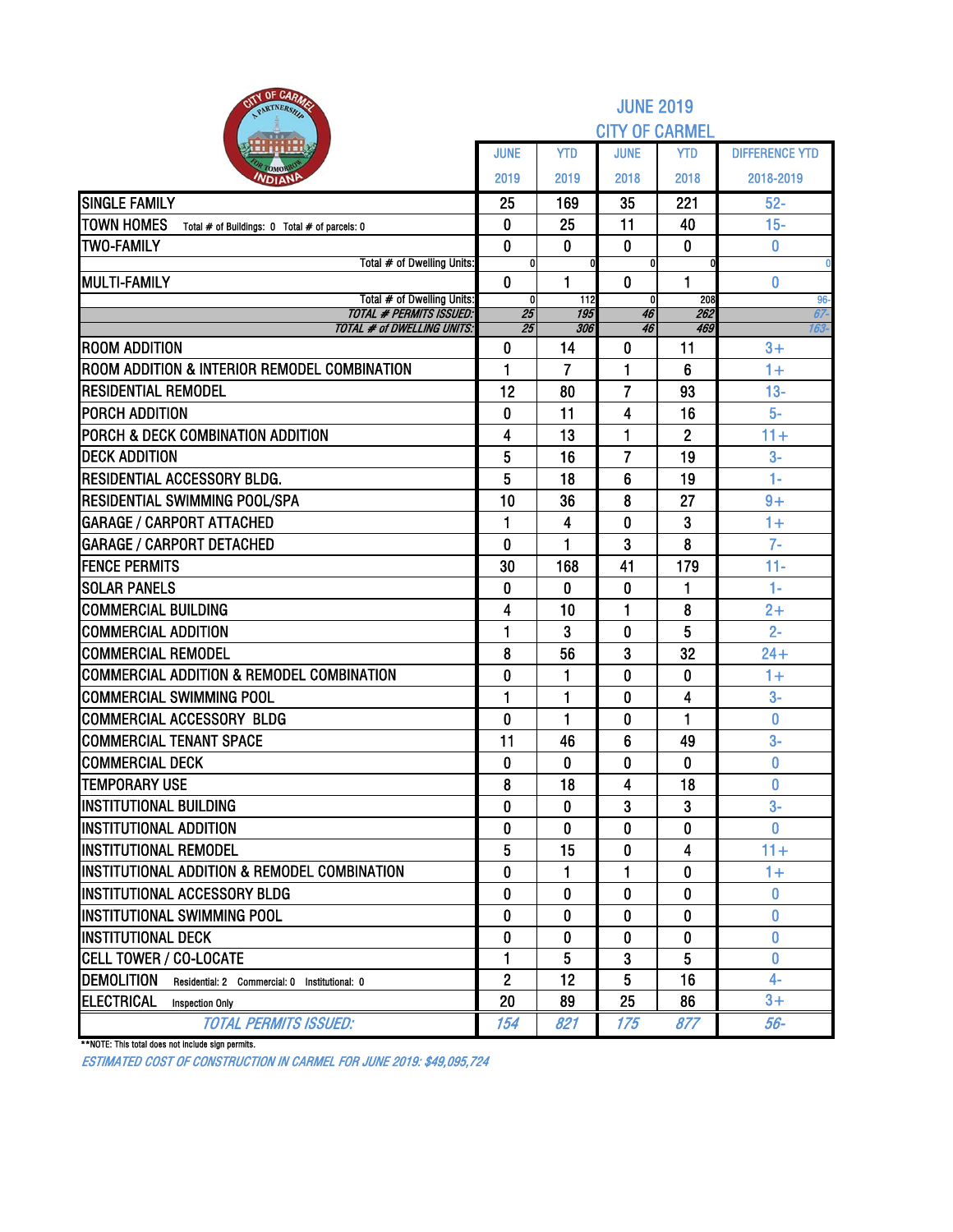

## D.O.C.S. BUILDING PERMIT ACTIVITY JUNE 2019

COMMERCIAL, INSTITUTIONAL, & MULTI-FAMILY - NEW STRUCTURES, ACCESSORY BUILDINGS, ADDITIONS, TENANT FINISHES,REMODELS, POOLS, DECKS (Institutional includes churches, schools & public libraries)

Type of Construction Total Permits Issued

### PERMITS ISSUED

| <b>INSTITUTIONAL REMODEL:</b>                                              |  |
|----------------------------------------------------------------------------|--|
| • Carmel High School, 520 E. Main St.                                      |  |
| • Carmel Middle School, 300 Guilford Ave.                                  |  |
| • Clay Middle School, 5150 E. 126 <sup>th</sup> St.                        |  |
| $\bullet$ Creekside Middle School, 3525 W. 126 $^{\prime\prime\prime}$ St. |  |
| • Carmel High School, 520 E. Main St.                                      |  |
| <b>COMMERCIAL NEW STRUCTURE:</b>                                           |  |
| • Shoppes on Main, 13080 Grand Blvd.                                       |  |
| • Home 2 Suites, 12845 Old Meridian St.                                    |  |
| • Link Office Suites, 10255 Commerce Dr.                                   |  |
| • Intuitive Riverview Urgent Care, 14585 Hazel Dell Parkway                |  |
| <b>COMMERCIAL ADDITION:</b>                                                |  |
| • Playschool at Legacy Gym, 14454 Community Dr.                            |  |
| <b>COMMERCIAL SWIMMING POOL:</b>                                           |  |
| • Midtown West, 350 Monon Blvd.                                            |  |
|                                                                            |  |
| $\bullet$ Senex, 3077 E. 98 <sup>th</sup> St. #250                         |  |
| • Marshall's, 10025 N. Michigan Rd.                                        |  |
| • Windsor Retreat Unit Conversion, 1588 Wind Castle Trail                  |  |
| • Kroger, 10679 N. Michigan Rd.                                            |  |
| • Windsor Retreat Unit Conversion, 1522 Wind Castle Trail                  |  |
| • Joe's Next Door, 111 W. Main St. #120                                    |  |
| • Bank of America ATM, 102 E. Carmel Dr.                                   |  |
| • IU Health, 201 Pennsylvania Parkway                                      |  |
| • Pure Pharmacy, 12425 Old Meridian St.                                    |  |
| • The Travel Agent, 11611 N. Meridian St. $\#150$                          |  |
| $\bullet$ ONI, 600 E. 96 <sup>th</sup> St. #400                            |  |
| • Keating Douglas Law, 550 Congressional Blvd. #125                        |  |
| • Semler Financial, 645 W. Carmel Dr. #110                                 |  |
| • Platinum Recruiting, 12760 Horseferry Rd.                                |  |
| • Braces For U, 13740 N. Meridian St.                                      |  |
| $\bullet$ LM Henderson, 450 E. 96th St. #220                               |  |
| • Indiana Massage College, 10585 N. Meridian St. #102                      |  |
| • Physical Therapy Office, 820 E. 116 <sup>th</sup> St. #700               |  |

*●* EN Engineering, 11555 N. Meridian St. #220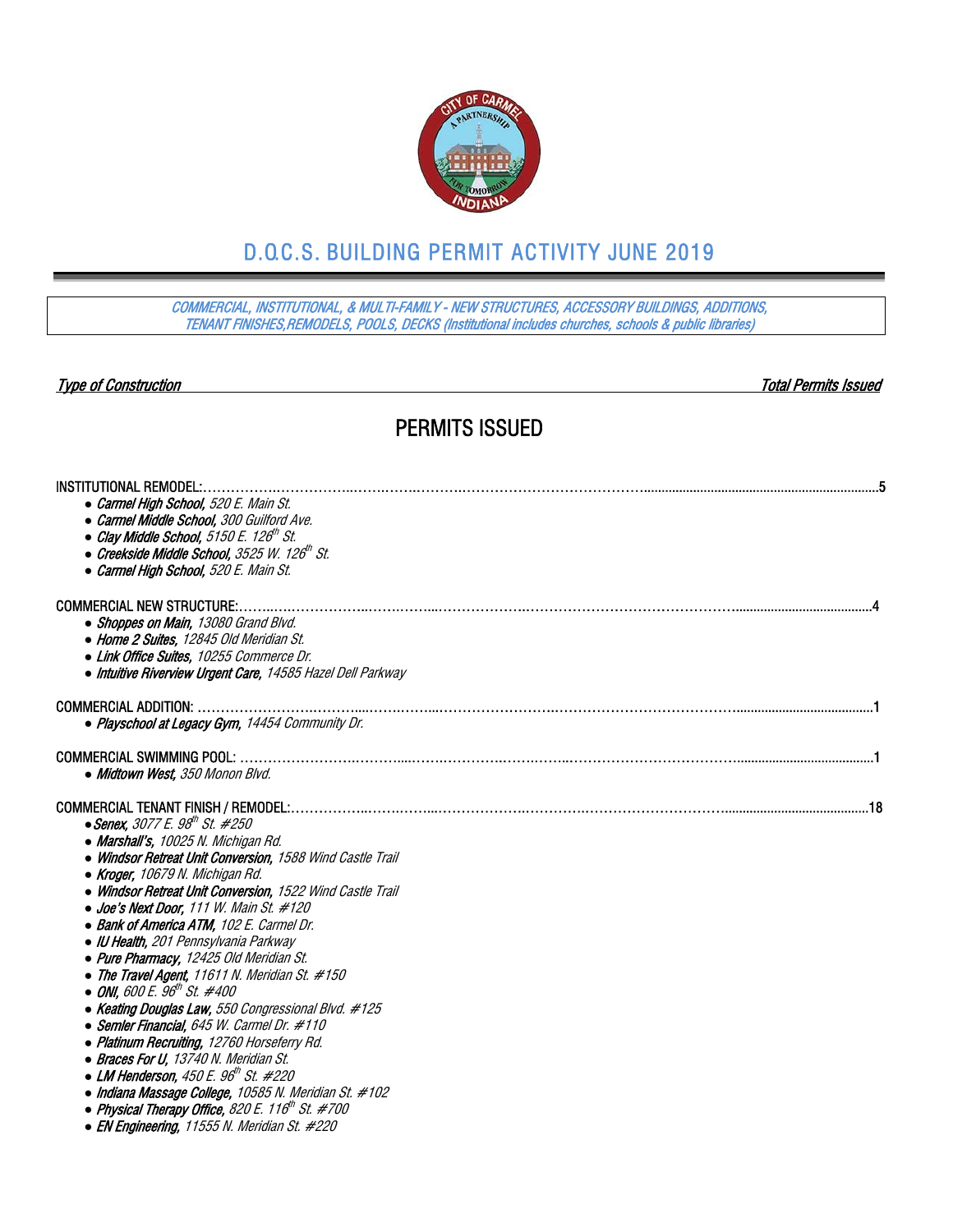## COMMERCIAL CERTIFICATES OF OCCUPANCY ISSUED

| COMMERCIAL NEW STRUCTURE:<br>• E & J Enterprise Building, 2470 Harleston St.<br>• Michigan Road Self Storage, 9750 Michigan Rd. |  |
|---------------------------------------------------------------------------------------------------------------------------------|--|
| <b>COMMERCIAL TENANT FINISH / REMODEL:</b>                                                                                      |  |
| • Marshall's, 10025 N. Michigan Rd.                                                                                             |  |
| • Naturely CBD Oil Store, 11036 N. Michigan Rd. #110                                                                            |  |
| • Market District Office Remodel. 11505 Illinois St.                                                                            |  |
| $\bullet$ Dr. Carrie Klene. 715 W. Carmel Dr. #102                                                                              |  |
| • Raymond James, 11611 N. Meridian St. $6th$ Floor                                                                              |  |
| • Village of Springmill Clubhouse, 14637 Handel Dr.                                                                             |  |
| • Sport Clips, 7245 E. 146 <sup>th</sup> St. #120                                                                               |  |
| • Cortland Capital, 1289 City Center Dr. #100                                                                                   |  |
| $\bullet$ Chuv's. 10325 N. Michigan Rd.                                                                                         |  |
| • Landmark Recovery of Carmel, 13594 N. Meridian St.                                                                            |  |
| • Cake Bake Shop, 800 S. Rangeline Rd. #220                                                                                     |  |

## D.O.C.S. BUILDING & SIGN ACTIVITY JUNE 2019

|                                        | <b>JUNE 2019</b> | <b>JUNE 2018</b> |
|----------------------------------------|------------------|------------------|
| <b>TOTAL BUILDING PERMITS ISSUED:</b>  | 154              | 175              |
| <b>TOTAL FENCE PERMITS ISSUED:</b>     | 30               | 43               |
| <b>TOTAL SIGN PERMITS:</b>             | 37               | 17               |
| <b>TOTAL PUBLIC EVENT BANNERS:</b>     | 5                | 3                |
| <b>BUILDING INSPECTIONS PERFORMED:</b> | 679              | 674              |
| <b>BUILDING PLAN REVIEWS:</b>          | 108              | 100              |
| PUBLIC REQUEST FOR INFORMATION (RFI):  | 29               | 62               |

D.O.C.S. NEWS AND NOTES JUNE 2019

*●* David Littlejohn attended the Central Indiana Regional Transportation Authority meeting June 25 in **Indianapolis**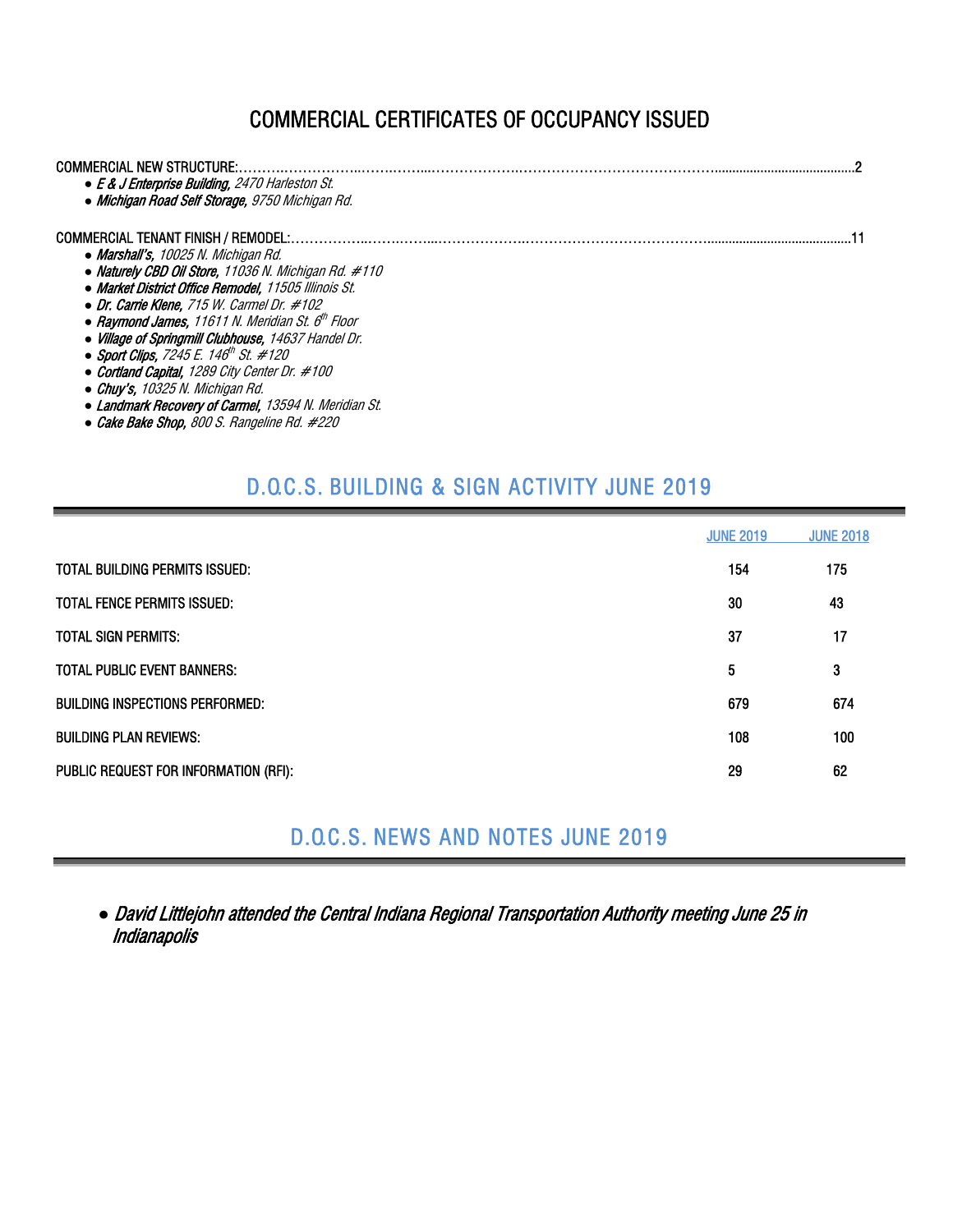# D.O.C.S. CODE ENFORCEMENT ACTIVITY JUNE 2019

|                            | CODE ENFORCEMENT TASK REPORT SUMMARY FOR JUNE 2019 |                          |             |        |        |     |
|----------------------------|----------------------------------------------------|--------------------------|-------------|--------|--------|-----|
| <b>COMPLAINTS RECEIVED</b> | TOTAL:                                             | INSPECTION STATISTICS    |             |        | TOTAL: |     |
| FMAII                      | 10                                                 | NEW CASES                |             |        |        |     |
| "MY CARMEL" APP            | 38                                                 | INITIAL INSPECTIONS      |             | 69     |        |     |
| <b>PHONE</b>               | 21                                                 | ABATEMENT                |             |        |        |     |
| REFERRAL                   |                                                    | INITIAL VIOLATION NOTICE |             |        | 40     |     |
| <b>STAFF</b>               | 20                                                 | RE-INSPECTIONS           | 191         |        |        |     |
| WALK-IN                    | 0                                                  | CLOSED CASES             |             |        |        | 103 |
| <b>INSPECTIONS BY AREA</b> | <b>WEST</b>                                        | <b>CENTRAL</b>           | <b>EAST</b> | TOTAL: |        |     |
| NEW CASES                  | 12                                                 | 51                       | 26          | 89     |        |     |
| INITIAL INSPECTIONS        | 11                                                 | 38                       | 20          | 69     |        |     |
| RE-INSPECTIONS             | 23                                                 | 83                       | 85          |        |        |     |
| <b>CLOSED CASES</b>        | 9                                                  | 52                       | 42          | 103    |        |     |

CODE ENFORCEMENT MONTHLY REPORT FOR JUNE 2019

| <b>TYPE OF COMPLAINT/VIOLATION</b> | <b>NEW CASES</b> | <b>TYPE OF COMPLAINT/VIOLATION</b> | <b>NEW CASES</b> |
|------------------------------------|------------------|------------------------------------|------------------|
| BUILDING CODE VIOLATIONS           | 3                | PROPERTY MAINTENANCE               | 23               |
| <b>COMMERCIAL VEHICLE</b>          |                  | RECREATIONAL VEHICLE               | 5                |
| <b>DUMPSTER</b>                    |                  | RIGHT-OF-WAY OBSTRUCTION           | 9                |
| <b>FARM ANIMALS</b>                |                  | SIDEWALK                           | 0                |
| <b>FENCE VIOLATION</b>             |                  | <b>SIGNS</b>                       | 127              |
| <b>GRASS OR WEEDS</b>              | 39               | TRASH/DEBRIS                       | 9                |
| <b>HOME OCCUPATION</b>             | 2                | UNSAFE BUILDING                    | 3                |
| NOISE REGULATIONS                  |                  | <b>JUNK VEHICLE</b>                | 4                |
| OPEN AND ABANDONED                 |                  | ZONING USE VIOLATIONS              | 0                |
| OUTDOOR STORAGE                    | 4                | SNOW AND ICF REMOVAL               | 0                |
| PARKING IN LAWN/GREENBELT          |                  | <b>OTHER</b>                       | 10               |
|                                    |                  | TOTAL                              | 242              |

FORECLOSURE MONITORING SUMMARY FOR JUNE 2019

| <b>TOTAL:</b> |
|---------------|
|               |
|               |
|               |
| O             |
| 28            |
| 3             |
|               |

| <b>FORECLOSURE STATISTICS</b> | West | CENTRAL | <b>EAST</b> | TOTAL: |
|-------------------------------|------|---------|-------------|--------|
| NEW CASES                     |      |         |             |        |
| INITIAL INSPECTIONS           |      |         |             |        |
| RE-INSPECTIONS                |      |         | 14          | 28     |
| CLOSED CASES                  |      |         |             |        |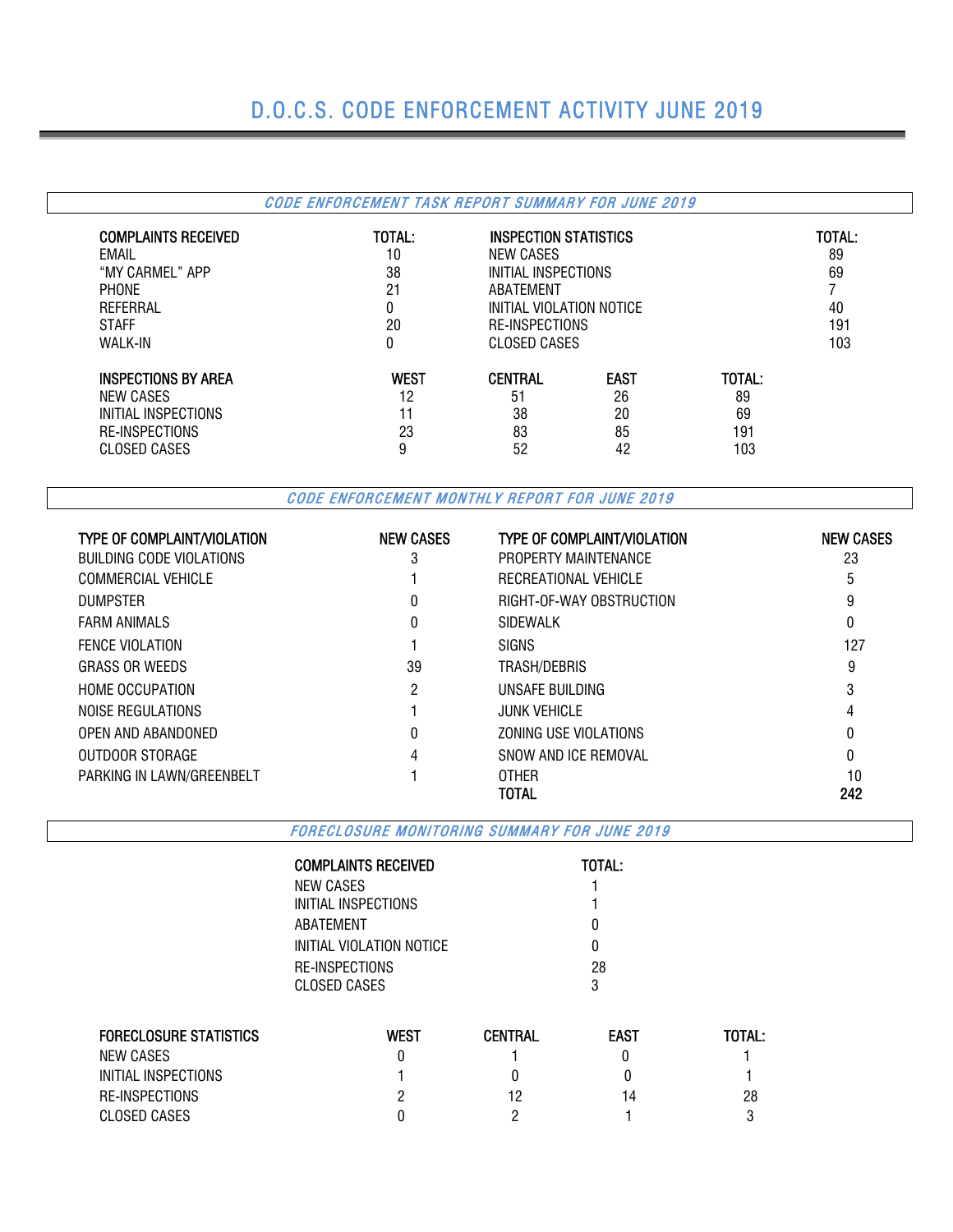### DEPARTMENT OF COMMUNITY SERVICES INCOME REPORT JUNE 1-30, 2019



| <b>TRANSACTION TYPE:</b>                                                     | <b>TRANSACTIONS:</b> | AMOUNT:                        |
|------------------------------------------------------------------------------|----------------------|--------------------------------|
| BUILDING PERMITS: [Includes the fee for full Certificate of Occupancy (C/O)] | 108                  | \$<br>136,354.40               |
| <b>DEMOLITION PERMITS:</b>                                                   | 3                    | \$<br>540.00                   |
| <b>LATE FEES:</b>                                                            | 0                    | \$                             |
| RE-INSPECTION, ADDITIONAL INSPECTION, AND/OR TEMPORARY C/O:                  | 32                   | \$<br>10,187.00                |
| PLAN AMENDMENT: (Commercial / Institutional)                                 | $\overline{2}$       | \$<br>724.00                   |
| PLAN AMENDMENT: (Residential)                                                | 5                    | \$<br>900.00                   |
| <b>SPECIAL EVENT PERMITS:</b>                                                | 1                    | \$<br>180.00                   |
| TEMPORARY USE PERMITS/EXTENSIONS:                                            | 3                    | \$<br>1,086.00                 |
| <b>APPEALS:</b>                                                              | 0                    | \$                             |
| <b>DUPLICATE PLACARDS:</b>                                                   | 0                    | \$                             |
| <b>FENCE PERMITS:</b>                                                        | 19                   | \$<br>1,039.00                 |
| FENCE LIABILITY WAIVER: (Paid to Hamilton County)                            | 15                   | \$<br>448.00                   |
| <b>ABATEMENT:</b>                                                            | 0                    | \$                             |
| ADLS:                                                                        | 3                    | \$<br>2,926.00                 |
| <b>ADLS AMENDMENT:</b>                                                       | $\overline{2}$       | \$<br>1,023.37                 |
| <b>COMMITMENT AMENDMENT:</b>                                                 | 1                    | \$<br>1,408.00                 |
| <b>DEVELOPMENT PLAN:</b>                                                     | $\overline{c}$       | \$<br>3,571.76                 |
| DEVELOPMENT PLAN AMENDMENT:                                                  | 0                    | \$                             |
| <b>HPR REVIEW:</b>                                                           | $\bf{0}$             | \$                             |
| <b>ORDINANCE AMENDMENT:</b>                                                  | 0                    | \$<br>۰                        |
| <b>PLAT VACATE:</b>                                                          | 0                    | \$                             |
| <b>PRIMARY PLAT:</b>                                                         | 0                    | \$                             |
| PRIMARY PLAT AMENDMENT:                                                      | 0                    | \$                             |
| <b>PUD ORDINANCES:</b>                                                       | 0                    | \$                             |
| <b>REZONE:</b>                                                               | $\pmb{0}$            | \$                             |
| <b>ADDITIONAL WAIVER:</b>                                                    | 0                    | \$<br>$\overline{\phantom{0}}$ |
| <b>SDR SITE PLAN REVIEW:</b>                                                 | 0                    | \$<br>$\overline{\phantom{0}}$ |
| <b>SECONDARY PLAT/REPLAT:</b>                                                | 0                    | \$                             |
| <b>SUBDIVISION WAIVER:</b>                                                   | 0                    | \$                             |
| MISC. ZONING WAIVER:                                                         | $\bf{0}$             | \$                             |
| TAC ONLY:                                                                    | 1                    | \$<br>362.00                   |
| <b>DEVELOPMENT STANDARDS VARIANCE:</b>                                       | 3                    | \$<br>3,092.00                 |
| <b>HEARING OFFICER REVIEW:</b>                                               | 4                    | \$<br>1,919.00                 |
| SPECIAL EXCEPTION VARIANCE:                                                  | 1                    | \$<br>102.00                   |
| SPECIAL USES: (Includes Special Use Amendments)                              | 0                    | \$                             |
| <b>USE VARIANCE:</b>                                                         | 0                    | \$                             |
| <b>SIGN PERMITS:</b>                                                         | 27                   | \$<br>9,047.64                 |
| <b>ZONING DETAILS/LETTER:</b>                                                | $\overline{c}$       | \$<br>208.00                   |
| PARK & RECREATION IMPACT FEE (PRIF):                                         | 19                   | \$<br>51,878.00                |
| <b>TOTALS:</b>                                                               |                      |                                |
| <b>GENERAL FUND #101:</b>                                                    |                      | \$<br>175,118.17               |
| PRIF ACCOUNT # 106:                                                          |                      | \$<br>51,878.00                |
| <b>UTILITY FEES:</b> (Sewer/Water permits)                                   |                      | \$<br>77,050.00                |
| <b>TOTAL DEPOSIT:</b>                                                        |                      | \$<br>304,046.17               |
| Last Month's General Fund Deposit:                                           |                      | \$<br>140,977.33               |
| Last Month's Total Deposit:                                                  |                      | \$<br>287,266.33               |

NOTE: Receipts were deposited for 20 business days this month.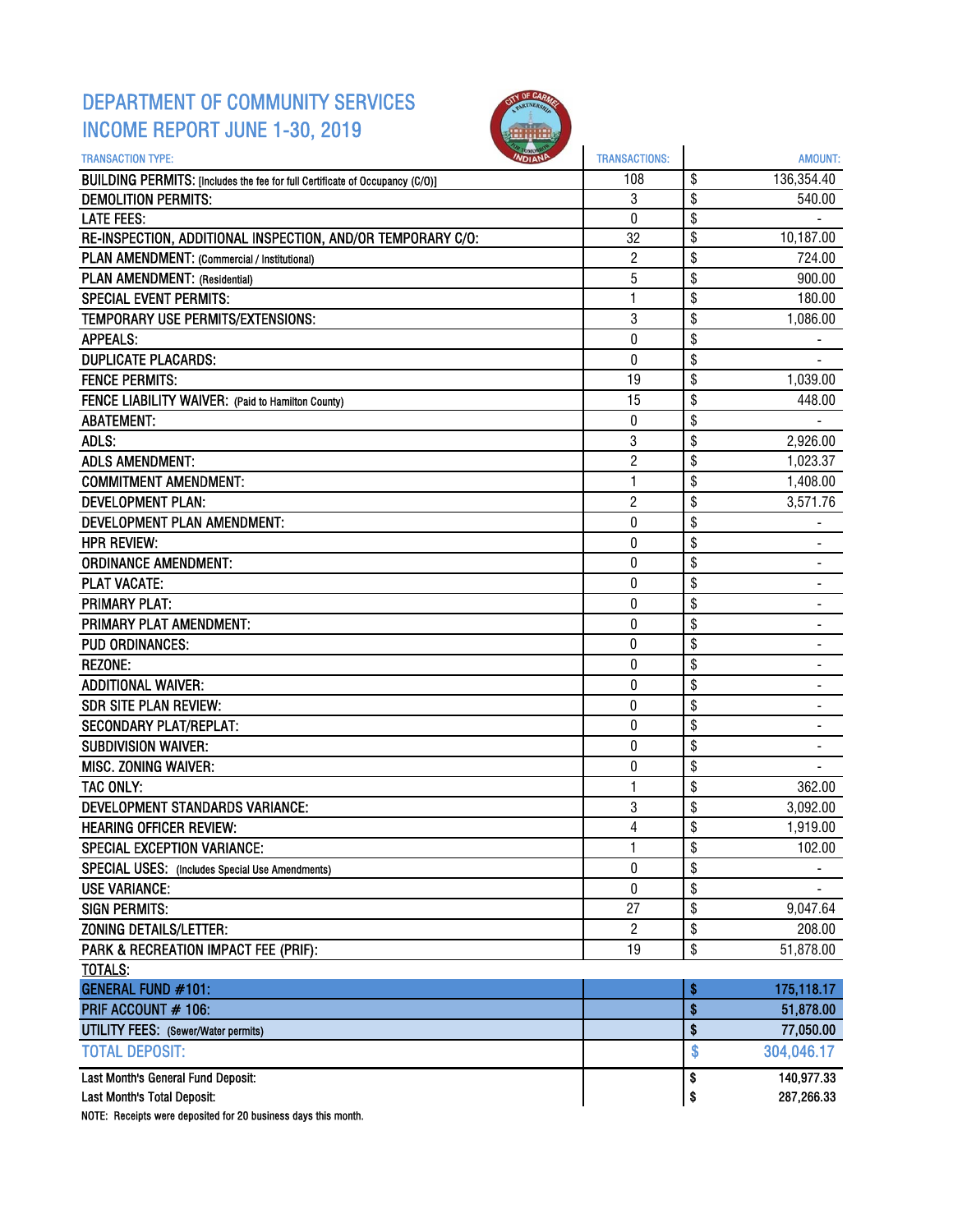|  |  | Date: 7/2/2019 |
|--|--|----------------|
|--|--|----------------|

| Issue<br>Date | Status | Permit<br><b>NO</b> | Subdiv Name                                 | <b>Property Address</b>            | Permit Type Description                                  | Estimated<br>Cost of<br>Constructior | Sq Ft          | <b>Contractor Name</b>                                                 | <b>Contractor Address</b>         | Cont.City                                  | Cont.<br>State | Cont.<br>Zip  | Cont.Phone    | Propety Owner (as listed<br>per applicant)                                   | Owner Adrs                                | Owner City                                 | Owner<br>State | Owner<br>Zip   |
|---------------|--------|---------------------|---------------------------------------------|------------------------------------|----------------------------------------------------------|--------------------------------------|----------------|------------------------------------------------------------------------|-----------------------------------|--------------------------------------------|----------------|---------------|---------------|------------------------------------------------------------------------------|-------------------------------------------|--------------------------------------------|----------------|----------------|
| 06/03/19      |        | 19040137            | AKES AT HAYDEN RUN. THE                     | 13478 LABLANCA BND                 | RESIDENTIAL ACCESSORY STRUCTURE                          | \$6,500                              | 192            | *CUTTING EDGE HARDSCAPES                                               | 9532 ROSEAPPLE DR                 | <b>INDIANAPOLIS</b>                        |                | 46256         | 317) 577-1019 | HATHAWAY, JON K & ANNA M                                                     | 13478 LABLANCA BEND                       | CARMEL                                     |                | 46074          |
|               |        | 19050073            | <b>ALLEYBROOK</b>                           | 4952 N DEER RIDGE DR               | RESIDENTIAL ACCESSORY STRUCTURE                          | \$25,559                             | 464            | *OASIS OUTDOOR                                                         | 300 E BROADWAY ST                 | <b>FORTVILLE</b>                           |                | 16040         | 317) 485-6514 | <b>HARRELL, JON &amp; JANE</b>                                               | 4952 DEER RIDGE DR N                      | CARMEL                                     |                | 46033          |
|               |        | 19050074            | <b>ALLEYBROOK</b>                           | 4952 N DEER RIDGE DR               | RESIDENTIAL SWIMMING POOL                                | \$70,680                             | 2,027          | *OASIS OUTDOOR                                                         | 300 E BROADWAY ST                 | <b>FORTVILLE</b>                           |                | 46040         | 317) 485-6514 | HARRELL, JON & JANE                                                          | 4952 DEER RIDGE DR N                      | ARMEL                                      |                | 46033          |
|               |        | 19050149            |                                             | 10025 N MICHIGAN RD                | COMMERCIAL REMODEI                                       | \$160,000                            | 27,212         | CASWELL, BRADLEY                                                       | 75 MONTROSE WEST AVE #400         | <b>AKRON</b>                               | OH             | 44321         | 330) 396-5152 | <b>JX COMPANIES</b>                                                          | 770 COCHITUATE RD                         | <b>FRAMINGHAM</b>                          |                | 01701          |
|               |        | 19050174            | <b>CLAY CORNER</b>                          | 1553 LASH ST                       | RESIDENTIAL SINGLE FAMILY DWELLING                       | \$200,000                            | 6.006          | *LENNAR HOMES OF INDIANA, INC.                                         | 9025 N RIVER RD                   | <b>INDIANAPOLIS</b>                        |                | 46240         | 317) 659-3256 | LENNAR HOMES OF INDIANA, INC.                                                | 9025 N RIVER RD                           | <b>INDIANAPOLIS</b>                        |                | 46240          |
|               |        | 19050214            |                                             | 10545 TOWNE RD                     | ELECTRICAL PERMIT/INSPECTION                             | SO.                                  | $\Omega$       | ASHPAUGH ELECTRIC. INC                                                 | 7902 N US 31, STE 5               | WESTFIELD                                  |                | 46074         | 317) 896-2605 | <b>VILSON, ANDY</b>                                                          | 10545 TOWNE ROAD                          | <b>ARMEL</b>                               |                | 46032          |
|               |        | 19050215            | <b>COOL CREEK NORTH</b>                     | 321 E FOURTH CT                    | ELECTRICAL PERMIT/INSPECTION                             | SO.                                  |                | <b>ASHPAUGH ELECTRIC. INC</b>                                          | 7902 N US 31, STE 5               | WESTFIELD                                  |                | 46074         | 317) 896-2605 | AVIS, JEREMY                                                                 | 321 E FOURTH COURT                        | ARMEL                                      |                | 46033          |
|               |        | 19050224            |                                             | 1522 WIND CASTLE TRAIL             | COMMERCIAL REMODEL                                       | \$10,557                             | 1.329          | CRG RESIDENTIAL, LLC                                                   | 805 CITY CENTER DR #160           | CARMEL                                     |                | 46032         | 317) 575-9400 | <b>VINDSOR RETREAT</b>                                                       | 26 CORPORATE PLAZA DR #270                | NEWPORT<br>BEACH                           |                | 46032          |
|               |        | 19050225            |                                             | 1588 WIND CASTLE TRAIL             | COMMERCIAL REMODEL                                       | \$12,791                             | 1,535          | CRG RESIDENTIAL, LLC                                                   | 805 CITY CENTER DR #160           | CARMEL                                     |                | 46032         | 317) 575-9400 | <b>IINDSOR RETREAT</b>                                                       | 26 CORPORATE PLAZA DR #270                | <b>NEWPORT</b><br><b>BEACH</b>             |                | 46032          |
|               |        | 19060002            |                                             | 2636 BUCKLAND ST                   | FENCE PERMIT/INSPECTION                                  | SO.                                  |                | <b>AMERIFENCE</b>                                                      | 4340 HULL STREET                  | <b>INDIANAPOLIS</b>                        |                | 46226         |               | SMITH, DANIELLE                                                              | 2636 BUCKLAND ST                          | <b>ARMEL</b>                               |                | 46032          |
|               |        | 19060012            | COOL CREEK NORTH                            | 211 IRONWOOD DR                    | ELECTRICAL PERMIT/INSPECTION                             | \$0                                  |                | JN ELECTRIC                                                            | PO BOX 7293                       | <b>GREENWOOD</b>                           |                | 46143         | 317) 887-9112 | <b>NARNER, MARK</b>                                                          | 211 IRONWOOD DR                           | CARMEL                                     |                | 46033          |
| 06/04/19      |        | 19030152            |                                             | 14590 RIVER RD - GAS STATION       | WALL SIGN PERMANENT                                      | \$0                                  | 32             | A SIGN BY DESIGN                                                       | P.O. BOX 691                      | ZIONSVILLE                                 |                | 46077         | 317) 876-7900 | <b>3 &amp; L MANAGEMENT</b>                                                  | 3825 SOUTH EAST ST                        | <b>INDIANAPOLIS</b>                        |                | 46277          |
|               |        | 19030153            |                                             | 14590 RIVER RD - GAS STATION       | <b>GROUND SIGN PERMANENT</b>                             | \$0                                  | 41             | A SIGN BY DESIGN                                                       | P.O. BOX 691                      | ZIONSVILLE                                 |                | 46077         | 317) 876-7900 | <b>3 &amp; L MANAGEMENT</b>                                                  | 3825 SOUTH EAST ST                        | <b>INDIANAPOLIS</b>                        |                | 46277          |
|               |        | 19040163            | GRAND AND MAIN                              | 13080 GRAND BLVD                   | COMMERCIAL NEW STRUCTURE                                 | \$1,800,000                          | 11,543         | JRF CONSTRUCTION                                                       | 233 E 175TH ST                    | WESTFIELD                                  |                | 46074         | 317) 896-1100 | OR CORPORATION                                                               | 6350 RUCKER RD #101                       | <b>INDIANAPOLIS</b>                        |                | 46220          |
|               |        | 19040201            | <b>MERIDIAN HIGHLANDS</b>                   | 10606 PENN DR                      | RESIDENTIAL REMODEI                                      | \$54,000                             | 1,600          | POWELL, MICHAEL A                                                      | 670 ARTHUR DR                     | <b>INDIANAPOLIS</b>                        |                | 46280         | 317) 460-6542 | <b>POWELL, MARLENE</b>                                                       | 545 ARTHUR DR                             | <b>INDIANAPOLIS</b>                        |                | 46280          |
|               |        | 19040212            | <b>SHMOOR</b>                               | 3478 YANCEY PL                     | RESIDENTIAL SWIMMING POOL                                | \$53,786                             | 740            | *NORTHSIDE POOL SERVICES, LLC PO BOX 28                                |                                   | <b>MCCORDSVILLE</b>                        |                | 46055         | 317) 721-7665 | OUIE, JOE                                                                    | 3478 YANCEY PLACE                         | ARMEI:                                     |                | 46074          |
|               |        | 19050137            | RIDLEBOURNE                                 | 3515 SEDGEMOOR CIR                 | PORCH AND DECK ADDITION                                  | \$21,000                             | 130            | ASPEN OUTDOOR DESIGNS, INC                                             | 1010 E 156TH STREET               | NOBLESVILLE                                |                | 46060         | 317) 774-0156 | <b>NENDELN, KENNETH AND DIANE</b>                                            | 3515 SEDGEMOOR CIF                        | ARMEI:                                     |                | 46032          |
|               |        | 19050155            |                                             | 10585 N MERIDIAN ST #102           | COMMERCIAL TENANT FINISH                                 | \$153,200                            | 7,678          | CAPITOL CONSTRUCTION                                                   | 1051 VILLAGE SQUARE LANE          | <b>ISHERS</b>                              |                | 46038         |               | G&I IX MJW MERIDIAN PLAZA LLC                                                | 0401 N MERIDIAN ST #124                   | <b>INDIANAPOLIS</b>                        |                | 46290          |
|               |        | 19050157            | <b>OVERBROOK FARMS</b>                      | 3960 BEAR CREEK WAY                | RESIDENTIAL SINGLE FAMILY DWELLING                       | \$200,000                            | 6.393          | *FISCHER HOMES                                                         | 6602 E. 75TH ST STE 400           | INDIANAPOLIS                               |                | 46250         | 317) 348-2500 | <b>FISCHER HOMES</b>                                                         | 6602 E. 75TH ST STE 400                   | NDIANAPOLIS                                |                | 46250          |
|               |        | 19050159            |                                             | 520 MAIN ST E                      | <b>INSTITUTIONAL REMODEL</b>                             | \$2,752,132                          | 50.000         | SKILLMAN CORPORATION                                                   | 3834 S EMERSON AVE BLD A          | <b>INDIANAPOLIS</b>                        |                | 16203-351     | 317) 783-6151 | CARMEL CLAY SCHOOLS                                                          | 5201 131ST ST EAST                        | <b>CARMEL</b>                              |                | 46033          |
|               |        | 19050164            | <b>VINDPOINTE</b>                           | 12192 WOODS BAY PL                 | RESIDENTIAL DECK ADDITION                                | \$50,000                             | 600            | 'ARTISAN OUTDOOR CRAFTSMAN L                                           | 1071 E 126TH ST                   | <b>FISHERS</b>                             |                | 46038         | 317) 753-1225 | RINKMAN, DAVID                                                               | 12192 WOODS BAY PLACE                     | CARMEL                                     |                | 46033          |
|               |        | 19050173            | <b>VILLIAMSON RUN</b>                       | 10391 POWER DR                     | RESIDENTIAL REMODEL                                      | \$5,000                              | 42             | *EHRET, JASON                                                          | 0391 POWER DF                     | <b>CARMEL</b>                              |                | 46033         | 317) 645-7620 | <b>EHRET, JASON</b>                                                          | 10391 POWER DR                            | CARMEL                                     |                | 46033          |
|               |        | 19050186            |                                             | 21 RANGE LINE RD N                 | TEMPORARY USE SPECIAL EVENT                              | \$0                                  | $\Omega$       | ST CHRISTOPHERS CHURCH                                                 | 440 W MAIN ST                     | CARMEL                                     |                | 46032         |               | <b>PNC BANK</b>                                                              | 21 RANGE LINE RD                          | <b>CARMEL</b>                              |                | 46033          |
|               |        | 19060027            |                                             | GILFORD RD & GRAND BLVD            | ELECTRICAL PERMIT/INSPECTION                             | \$0                                  |                | <b>TELECOM PLACEMENT, INC</b>                                          | 478 N 1100 E                      | ZIONSVILLE                                 |                | 46077         | 317) 769-4777 | <b>SPECTRUM</b>                                                              | 3030 ROOSEVELT AVE                        | <b>INDIANAPOLIS</b>                        |                | 46218          |
| 06/05/19      |        | 19030064            | <b>RAFRANKE</b>                             | 12845 OLD MERIDIAN ST              | COMMERCIAL NEW STRUCTURE                                 | \$10,600,000                         | 61.341         | MEYER & NAJEM INC                                                      | 1787 LANTERN RD                   | <b>FISHERS</b>                             |                | 46038         | 317) 557-4686 | <b><i>NINTESS CARMEL LLC</i></b>                                             | 600 ENTERPRISE DR                         | <b>EWIS CENTER</b>                         | OH             | 43035          |
|               |        | 19050070            | <b>VINDSOR GROVE II</b>                     | 10469 ROXLEY BND                   | RESIDENTIAL SWIMMING POOL                                | \$67,750                             | 1.148          | *BLUE HAVEN POOLS OF INDIANA                                           | PO BOX 562                        | <b>EBANON</b>                              |                | 46052         | 317) 714-4831 | <b>WABDY, NICHOLAS &amp; NANCY</b>                                           | 10469 ROXLEY BEND                         | <b>CARMEL</b>                              |                | 46032          |
|               |        | 19050125            | JUN MUNDY ONE TWO THREE 10679 N MICHIGAN RD |                                    | COMMERCIAL REMODEL                                       | \$30,000                             | 325            | <b>NELSON, CHARLES</b>                                                 | O BOX 2143                        | <b>INDIANAPOLIS</b>                        |                | 46206         | 317) 803-2781 | <b>ROGER</b>                                                                 | <b>960 CASTLEWAY W DRIVE</b>              | <b>INDIANAPOLIS</b>                        |                | 46250          |
|               |        | 9050139<br>19050145 | <b>LAY CORNER</b>                           | 111 W MAIN ST #120<br>1559 LASH ST | COMMERCIAL REMODEL<br>RESIDENTIAL SINGLE FAMILY DWELLING | \$175,000<br>\$200,000               | 1.450<br>5.868 | <b>KORT BUILDERS</b><br>*LENNAR HOMES OF INDIANA, INC. 9025 N RIVER RD | <b>3709 CASTLE PARK DR</b>        | <b>INDIANAPOLIS</b><br><b>INDIANAPOLIS</b> |                | 6256<br>46240 | 317) 872-4181 | <b>DLD TOWN ASSOCIATES LLC</b><br>LENNAR HOMES OF INDIANA, INC.              | 3755 82ND ST E STE 230<br>9025 N RIVER RD | <b>INDIANAPOLIS</b><br><b>INDIANAPOLIS</b> |                | 46240<br>46240 |
|               |        |                     |                                             | 11838 HOSTER RD                    | <b>DEMOLITION</b>                                        | \$0                                  | $\Omega$       |                                                                        |                                   |                                            |                | 46218         | 317) 659-3256 |                                                                              | 1838 HOSTER RD                            | <b>ARMEL</b>                               |                | 46032          |
|               |        | 9050162<br>19050218 | NORTHWOOD HILLS                             | 761 NW FIRST AVE                   | RESIDENTIAL SINGLE FAMILY DWELLING                       | \$412,000                            | 6,164          | CASEY BERTRAM CONSTRUCTION 5780 E 25TH STREET<br>*OLD TOWN DESIGN      | 132 S RANGELINE RD STE 200        | <b>INDIANAPOLIS</b><br>CARMEL              |                | 46032         | 317) 605-8796 | <b><i>FORRANCE, BRUCE &amp; MARTY</i></b><br>BAIN, JOHN CHRISTOPHER & AMY MA | 131 1ST AVE NW                            | <b>ARMEL</b>                               |                | 46032          |
|               |        | 380039              |                                             | 1551 E 101 ST                      | <b>ENCE PERMIT/INSPECTION</b>                            | SO                                   |                | SELF OWNED BUSINESS                                                    | <b>VORK DONE IN CLIENTS HOMES</b> | CARMEL                                     |                |               |               | <b>RICKSON, JASON</b>                                                        | 551 E 101ST ST                            | <b>NDIANAPOLIS</b>                         |                | 46280          |
| 06/06/19      |        | 9050180             | ARK AT WESTON PLACE. THE 3805 RICHMOND CT   |                                    | RESIDENTIAL ATTACHED GARAGE OR CARPOR                    | \$30,000                             | 390            | <b>MC CONSTRUCTION</b>                                                 | 010 JAMESON CT                    | <b>NEW CASTLE</b>                          |                | 47362         | (65) 524-7104 | SEARS, CHAD & SARAH                                                          | 3805 RICHMOND CT                          | ARMEI:                                     |                | 46032          |
|               |        | 9050206             | <b>GRANNAN GROVE</b>                        | 13997 GRANNAN LN                   | RESIDENTIAL SINGLE FAMILY DWELLING                       | \$590,000                            | 6.232          | WEDGEWOOD BUILDING COMPAN 32 1ST ST NE                                 |                                   | CARMEL                                     |                | 46032         | 317) 669-6315 | *WEDGEWOOD BUILDING COMPANY 32 1ST ST NE                                     |                                           | <b>ARMEL</b>                               |                | 46032          |
|               |        | 9060047             | ALLEYBROOK                                  | 5060 S DEER RIDGE DR               | <b>ENCE PERMIT/INSPECTION</b>                            | SO                                   |                | <b>GLIDDEN FENCE CO. INC</b>                                           | PO BOX 481                        | WESTFIELD                                  |                | 46074         | 317) 867-5140 | <b>WILLMAN, GREGORY &amp; KAREN</b>                                          | 5060 DEER RIDGE DR S                      | ARMEL                                      |                | 46033          |
| 06/07/19      |        | 19040161            |                                             | 102 E CARMEL DR                    | COMMERCIAL REMODEL                                       | \$200,000                            | 1.460          | MID AMERICA CONTRACTING                                                | 107 N MAIN ST #3A                 | COLUMBIA                                   |                | 62236         |               | <b>JONES LANG LASALLE AMERICAS IN</b>                                        | 100 N TRYON ST                            | <b>HARLOTTI</b>                            |                | 28255          |
|               |        | 19040242            |                                             | 10255 COMMERCE DR                  | COMMERCIAL NEW STRUCTURE                                 | \$3,500,000                          | 31,808         | D B KLAIN CONSTRUCTION, LLC                                            | 159 GLEBE ST #200                 | CARMEL                                     |                | 46032         | 317) 846-9992 | INK OFFICE SUITES, LLC                                                       | 159 GLEBE ST                              | ARMEL                                      |                | 46032          |
|               |        | 19050160            |                                             | 820 E 116 ST #700                  | COMMERCIAL TENANT FINISH                                 | \$40,000                             | 845            | GREYSLATE BUILDING GROUP.                                              | 100 YORKSHIRE BLVD E              | CUMBERLAND                                 |                | 6229          | 317) 434-4347 | <b>ICP GUILFORD, LLC</b>                                                     | 33 EAST CEDAR                             | <b>IONSVILLE</b>                           |                | 46077          |
|               |        | 19050177            |                                             | 11555 N MERIDIAN ST #220           | COMMERCIAL TENANT FINISH                                 | \$125.454                            | 5.332          | ALDERSON COMMERCIAL GROUP                                              | 425 W SOUTH ST #100               | <b>INDIANAPOLIS</b>                        |                | 6225          | 317) 889-3800 | INHYIF REIV SIERRA, LLC                                                      | 44 BROADWAY S 10TH FLOOR                  | <b>VHITE PLAINS</b>                        |                | 10601          |
|               |        | 19050190            | <b>IERITAGE AT SPRING MILL</b>              | 430 HERITAGE TERRACE LANE          | RESIDENTIAL SINGLE FAMILY DWELLING                       | \$545,000                            | 5,875          | *PULTE HOMES OF INDIANA                                                | 1590 N MERIDIAN ST #530           | CARMEL                                     |                | 46032         | 317) 575-2350 | PULTE HOMES                                                                  | 11590 N MERIDIAN ST, #238                 | <b>ARMEL</b>                               |                | 46032          |
|               |        | 19050205            | <b>HESWICK PLACE</b>                        | 1017 SUMMER HILL                   | <b>RESIDENTIAL SWIMMING POOL</b>                         | \$87,000                             | 1.980          | *POOLS OF FUN                                                          | 3891 CLARK CREEK ROAD             | PLAINFIELD                                 |                | 46168         | 317) 714-3495 | SCHWEIGER, JEFF & WANDA                                                      | 1017 SUMMER HILL                          | <b>ARMEL</b>                               |                | 46032          |
|               |        | 19060048            | <b>ILLAGE OF WESTCLAY</b>                   | 13590 ABERCORN S'                  | FENCE PERMIT/INSPECTION                                  | \$0                                  |                | BULLSEYE FENCE DESIGN INC.                                             | <b>PO BOX 941</b>                 | NOBLESVILLE                                |                | 16061-094     | 317) 774-0197 | SAJEEV & CHARU UPRETY                                                        | 3590 ABERCORN ST                          | CARMEL                                     |                | 46032          |
|               |        | 19060050            | <b>VOODLAND SPRINGS</b>                     | 11321 ROLLING SPGS                 | FENCE PERMIT/INSPECTION                                  | \$0                                  |                | SELF OWNED BUSINESS                                                    | VORK DONE IN CLIENTS HOMES        | CARMEL                                     |                |               |               | DECKER, CHRISTOPHER & SANDRA                                                 | 11321 ROLLING SPRINGS DR                  | <b>ARMEL</b>                               |                | 46033          |
| 06/10/19      |        | 1904017             |                                             | 201 PENNSYLVANIA PKWY              | <b>COMMERCIAL REMODE</b>                                 | \$44,410                             | 988            | <b>EACH &amp; RUSSELL MECHANICA</b>                                    | 151 FORD CIR                      | <b>FISHERS</b>                             |                | <b>RENAI</b>  | 317) 841-7877 | <b>J HEALTH</b>                                                              | 201 N PENNSYLVANIA PKWY                   | ARME.                                      |                | 46280          |
|               |        | 9050083             | <b>ILLAGE OF WESTCLAY</b>                   | 2017 MOWBRAY ST                    | RESIDENTIAL REMODEL                                      | \$20,738                             | 25             | *MICHAELIS CORPORATION                                                 | 2601 E 56TH ST                    | <b>INDIANAPOLIS</b>                        |                | 6220          | 317) 251-1935 | <b>VILLIAMSON, RUEL</b>                                                      | 2017 MOWBRAY ST                           | ARMEI:                                     |                | 46032          |
|               |        | 19050175            | <b>CLAY CORNER</b>                          | 1552 JENSEN DR                     | RESIDENTIAL SINGLE FAMILY DWELLING                       | \$200,000                            | 3,835          | *LENNAR HOMES OF INDIANA, INC.                                         | 9025 N RIVER RD                   | <b>INDIANAPOLIS</b>                        |                | 46240         | 317) 659-3256 | LENNAR HOMES OF INDIANA, INC.                                                | 9025 N RIVER RD                           | <b>INDIANAPOLIS</b>                        |                | 46240          |
|               |        |                     |                                             |                                    |                                                          |                                      |                |                                                                        |                                   |                                            |                |               |               |                                                                              |                                           |                                            |                |                |

**Total Permits: Total Estimated Cost of Construction: \$49,095,724.00 156 Total Sq.Ft.: 508,728**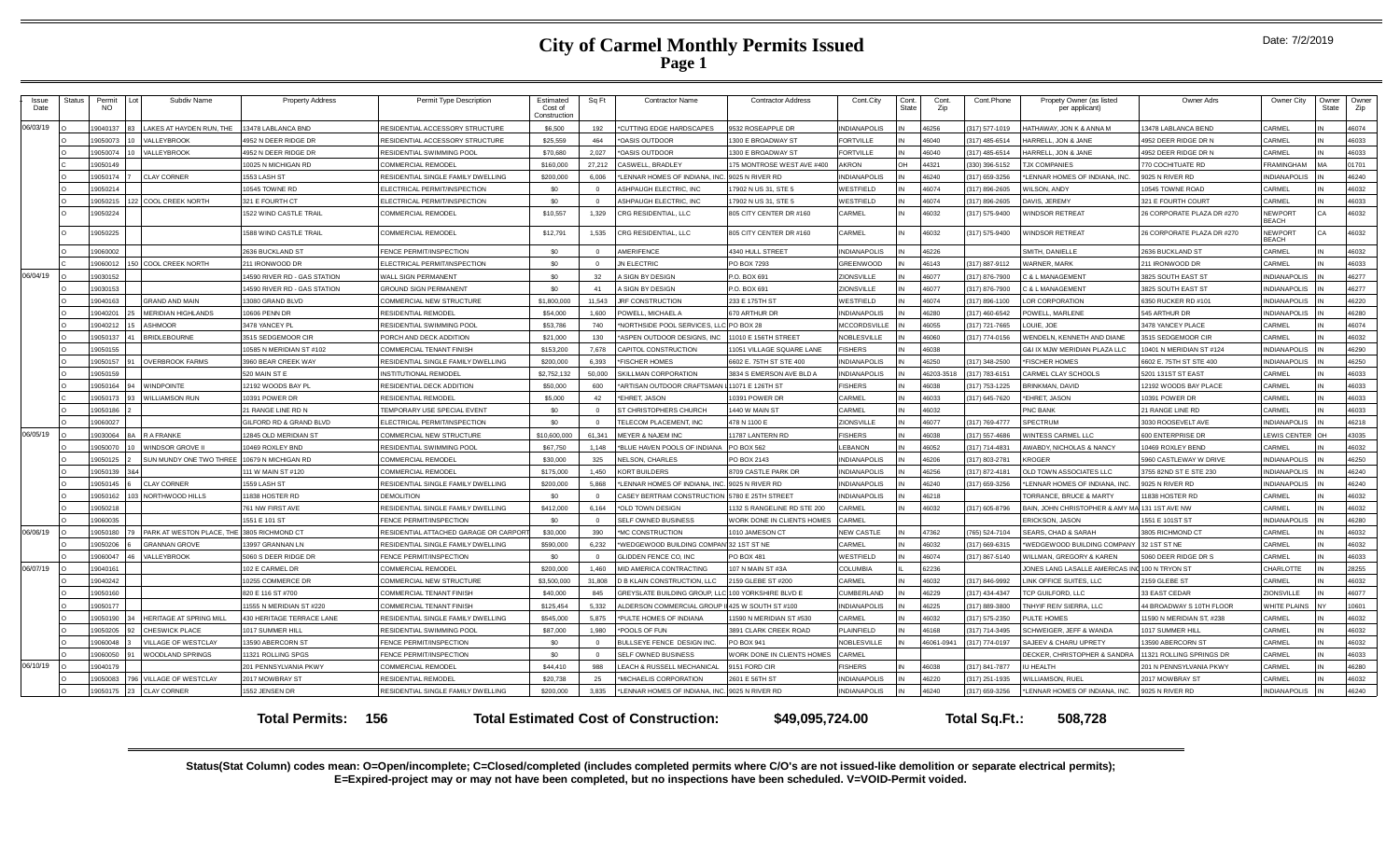|  |  | Date: 7/2/2019 |
|--|--|----------------|
|--|--|----------------|

| Issue<br>Date | Status | Permit<br><b>NO</b> | Subdiv Name                                           | <b>Property Address</b>                              | Permit Type Description                                     | Estimated<br>Cost of<br>Construction | Sq Ft    | <b>Contractor Name</b>                                 | <b>Contractor Address</b>                  | Cont.City                                | Cont.<br>State | Cont.<br>Zip   | Cont.Phone                      | Propety Owner (as listed<br>per applicant) | Owner Adrs                                 | Owner City                        | Owner<br>State | Owner<br>Zip   |
|---------------|--------|---------------------|-------------------------------------------------------|------------------------------------------------------|-------------------------------------------------------------|--------------------------------------|----------|--------------------------------------------------------|--------------------------------------------|------------------------------------------|----------------|----------------|---------------------------------|--------------------------------------------|--------------------------------------------|-----------------------------------|----------------|----------------|
| 06/10/19.     |        | 9050208             | <b>MERCHANTS' POINTE SUBDIVIS</b>                     | 2375 E 116 ST                                        | <b>EMPORARY USE</b>                                         | \$0                                  |          | <b>IT FIREWORKS LLC</b>                                | 553 FLORENCE DR                            | REENFIELD                                |                | 46140          | 317) 965-8762                   | <b>CLEARWATER HOSPITALITY GROUP</b>        | 1285 GROOMS RD                             | <b>BLUE ASH</b>                   |                | 45242          |
|               |        | 9050210             |                                                       | 2290 W 136 ST                                        | <b>ESIDENTIAL ADDITION AND REMODEL</b>                      | \$300,000                            | 5.318    | BF SMITH LLC                                           | 90 WEST ASH ST                             | <b>ZIONSVILLE</b>                        |                | 46077          | 317) 733-2700                   | <b>GELOV, TED</b>                          | 290 136TH ST                               | CARMEL                            |                | 46032          |
|               |        | 19050219            | FRANK E HAWKINS ADDITION                              | 248 2ND ST SW                                        | RESIDENTIAL SINGLE FAMILY DWELLING                          | \$606,400                            | 6.513    | OLD TOWN DESIGN                                        | 132 S RANGELINE RD STE 200                 | ARMEL                                    |                | 46032          | 317) 605-8796                   | COHEN, ALAN & NATHAN                       | 248 2ND ST SW                              | CARMEL                            |                | 46032          |
|               |        | 19060061            | SUNRISE ON THE MONON                                  | 9859 BUCKLEBURY LN                                   | <b>ENCE PERMIT/INSPECTION</b>                               | \$0                                  | $\Omega$ | <b>I FENCE CRAFTER CONSTRUCTION 58 CHESTERFIELD DR</b> |                                            | NOBLESVILLE                              |                | 46060          |                                 | GRZESKOWIAK, ERIC & STACEY                 | 7162 BLUESTONE DR                          | <b>VOBLESVILLE</b>                |                | 46062          |
|               |        | 19060065            |                                                       | 3807 VANGUARD CIR                                    | <b>ENCE PERMIT/INSPECTION</b>                               | \$0                                  | $\Omega$ | ORAPER CONSTRUCTION                                    | 113 PERRI E REACH DE                       | <b>CARMEL</b>                            |                | 16032          |                                 | RILEY, JOHN & PATRICIA POTOSKY             | 807 VANGUARD CIRCLE                        | CARMEL                            |                | 46032          |
|               |        | 19060066            | JORDAN WOODS                                          | 10980 JORDAN RD                                      | <b>ENCE PERMIT/INSPECTION</b>                               | \$0                                  | $\Omega$ | SELF OWNED BUSINESS                                    | VORK DONE IN CLIENTS HOMES                 | <b>ARMEL</b>                             |                |                |                                 | BEARD, REX & MARGARET                      | 0980 JORDAN RD                             | CARMEL                            |                | 46032          |
|               |        | 3009091             | <b><i>NILLIAMSON RUN</i></b>                          | 10536 WILLIAMSON PKWY                                | <b>FNCE PERMIT/INSPECTION</b>                               | so.                                  |          | WARDS FENCE                                            | 20951 RIVERWOOD AVE                        | <b>NOBLESVILLE</b>                       |                | 46062          |                                 | DOYLE, ANDREW & JULIA                      | 0536 WILLIAMSON RUN PKWY                   | CARMEL                            |                | 46032          |
| 06/11/19      |        | 19050178            | CARMEL SCIENCE AND TECHN                              | 12425 OLD MERIDIAN ST                                | <b>COMMERCIAL TENANT FINISH</b>                             | \$305,307                            | 1.589    | MATTINGLY CORPORATION. THE                             | 0150 LANTERN RD #100                       | <b>ISHERS</b>                            |                | 46037          | 317) 577-8800                   | OLD MERIDIAN INVESTMENTS LP                | 333 N. MERIDIAN SUITE 350                  | <b>NDIANAPOLIS</b>                |                | 46260          |
|               |        | 19050223            | SUMMERLAKES                                           | 1660 SUMMERLAKES CT                                  | RESIDENTIAL SWIMMING POOL                                   | \$70,000                             | 1,000    | *POOLS OF FUN                                          | 891 CLARK CREEK ROAD                       | I AINFIFLD                               |                | 46168          | (317) 714-3495                  | ORIENT, TIMOTHY & BURDEN, JAME:            | 660 SUMMERLAKES CT                         | CARMEL                            |                | 46032          |
|               |        | 9060074             | CARMEL VILLAGE                                        | 435 ASH DR                                           | <b>I ECTRICAL PERMIT/INSPECTION</b>                         | S <sub>0</sub>                       | $\Omega$ | <b><i>NIRE ELECTRIC</i></b>                            | 4942 BRIDLEWOOD DR                         | <b>ARMEL</b>                             |                | 46033          | 317) 669-6091                   | AWHORN. JORDAN                             | 35 ASH DR                                  | CARMEL                            |                | 46032          |
|               |        | 9060076             | <b>VESTPARK AT SPRINGMILL</b>                         | 383 MARY ELLEN CT                                    | <b>ENCE PERMIT/INSPECTION</b>                               | \$0                                  | $\Omega$ | MERIFENCE                                              | <b>1340 HULL STREET</b>                    | <b>NDIANAPOLIS</b>                       |                | 46226          |                                 | <b>NEERAKKODY, GOVINDA &amp; NADIKA</b>    | 83 MARY ELLEN CT                           | CARMEL                            |                | 46032          |
| 06/12/19      |        | 9050052             |                                                       | 3077 E 98 ST #250                                    | <b>COMMERCIAL REMODE</b>                                    | \$125,000                            | 5.000    | EWEES CONSTRUCTION                                     | <b>35 N. BALDWIN ST</b>                    | <b>ARGERSVILLE</b>                       |                | 46106          | 317) 422-1654                   | <b>HRIVENT FINANCIAL</b>                   | 077 E 98TH ST #250                         | <b>NDIANAPOLIS</b>                |                | 46280          |
|               |        | 19050152            | <b>AUMAN'S ADDITION</b>                               | 930 E AUMAN DR                                       | RESIDENTIAL SINGLE FAMILY DWELLING                          | \$355,000                            | 5,223    | <b>DREES PREMIER HOMES</b>                             | 900 E 96TH ST                              | NDIANAPOLIS                              |                | 46240          | (317) 295-7176                  | *DREES PREMIER HOMES                       | 900 E 96TH ST                              | <b>NDIANAPOLIS</b>                |                | 46240          |
|               |        | 19050176            | THE SANCTUARY AT 116TH STR                            | 12049 FAGLETREE CT                                   | RESIDENTIAL REMODEL                                         | \$28,900                             | 1.267    | WHEELINGTON, JOHNNY                                    | 9025 BROOKVILLE RD                         | NDIANAPOLIS                              |                | 46239          | 317) 504-7209                   | HAMELMAN, JAMIE                            | 2049 FAGLE TREE CT                         | <b>IONSVILLE</b>                  |                | 46077          |
|               |        | 19050217            | JACKSON'S GRANT ON WILLIAN 529 TERHUNE LANE           |                                                      | RESIDENTIAL SINGLE FAMILY DWELLING                          | \$492,450                            | 5.562    | OLD TOWN DESIGN                                        | 132 S RANGELINE RD STE 200                 | <b>ARMEI</b>                             |                | 46032          | 317) 605-8796                   | CHALMERS, MICHAEL & THERESA                | 520 TIDEWATER CT                           | <b>NDIANAPOLIS</b>                |                | 46280          |
|               |        | 19050220            | <b>ILLAGE OF WESTCLAY</b>                             | 1715 BLYTHE ST                                       | RESIDENTIAL SINGLE FAMILY DWELLING                          | \$706,000                            | 7,386    | PULTE HOMES OF INDIANA                                 | 1590 N MERIDIAN ST #530                    | ARMEI                                    |                | 46032          | 317) 575-2350                   | PULTE HOMES                                | 1590 N. MERIDIAN ST #530                   | CARMEL                            |                | 46032          |
|               |        | 19060005            |                                                       | 13044 CHENILLE DR                                    | <b>EMPORARY USE MODEL HOME</b>                              | S <sub>0</sub>                       | $\cap$   | PULTE HOMES OF INDIANA                                 | 1590 N MERIDIAN ST #530                    | <b>ARMEL</b>                             |                | 46032          | 317) 575-2350                   | PULTE HOMES                                | 1590 N. MERIDIAN ST #530                   | <b>ARMEL</b>                      |                | 46032          |
|               |        | 19060029            |                                                       | 445 E 111 ST                                         | <b>FEMPORARY USE SPECIAL EVENT</b>                          | \$0                                  | $\Omega$ | PLEASANT GROVE UNITED METHOL 445 E 11TH ST             |                                            | <b>NDIANAPOLIS</b>                       |                | 46280          |                                 | PLEASANT GROVE METHODIST CHU               | 445 111TH ST E                             | <b>NDIANAPOLIS</b>                |                | 46280          |
|               |        | 19060085            | RIDGE AT THE LEGACY. THE                              | 6755 PULASKI LN                                      | <b>ENCE PERMIT/INSPECTION</b>                               | \$0                                  | $\Omega$ | <b>VORTH INDY FENCE DECK &amp; RAI</b>                 | 0330 PLEASANT ST, STE 400                  | <b>JOBLESVILLE</b>                       |                | 16060          |                                 | PESCE, SALVATORE & MICHELLE                | 755 PULASKI LN                             | CARMEL                            |                | 46033          |
|               |        | 30060081            | SADDLE CREEK                                          | 14051 MAGIC STALLION DR                              | <b>ENCE PERMIT/INSPECTION</b>                               | \$0                                  | $\Omega$ | <b>MERIFENCE</b>                                       | <b>1340 HULL STREET</b>                    | NDIANAPOLIS                              |                | 46226          |                                 | COTHERN, BRIAN & KATHERINE                 | 4051 MAGIC STALLION DR                     | CARMEL                            |                | 46032          |
|               |        | 9060089             | THE SANCTUARY AT 116TH STR                            | 11924 WEST RD                                        | <b>ENCE PERMIT/INSPECTION</b>                               | so.                                  |          | MERIFENCE                                              | <b>1340 HULL STREET</b>                    | <b>NDIANAPOLIS</b>                       |                | 46226          |                                 | FINK, DAVID                                | 1924 WEST RD                               | CARMEL                            |                | 46077          |
| 06/13/19      |        | 9050153             | <b>STAFFORD PLACE</b>                                 | 14276 W PREVAIL DR                                   | RESIDENTIAL REMODEL                                         | \$109,081                            | 7.100    | <b>SERVICEMASTER</b>                                   | 435 BROOKVILLE WAY SUITE E                 | NDIANPOLIS                               |                | 46239          | 317) 652-8889                   | <b>BUHR, GARRETT</b>                       | 4276 PREVAIL DR W                          | CARMEL                            |                | 46033          |
|               |        | 9050203             | <b>CHAPMAN'S CLAIM AT PRAIRIE</b>                     | 13046 ABRAHAM RUN                                    | ORCH AND DECK ADDITION                                      | \$12,000                             | 240      | KR PRO SERVICE LLP                                     | 3360 LAFAYETTE RD                          | <b>NDIANAPOLIS</b>                       |                | 46278          | 317) 332-5695                   | <b>MAIR, ANDREW</b>                        | 3046 ABRAHAM RUN                           | CARMEL                            |                | 46032          |
|               |        | 9060011             | <b>IACKSON'S GRANT ON WILLIAN 541 ELLIOT CREEK DR</b> |                                                      | RESIDENTIAL SINGLE FAMILY DWELLING                          | \$630,000                            | 4.775    | HOMES BY MCKENZIE                                      | 4631 LISBORN DR                            | <b>ARMEL</b>                             |                | 16033          | 317) 574-7616                   | <b>HOMES BY MCKENZIE</b>                   | <b>1631 LISBORN DR</b>                     | CARMEL                            |                | 46033          |
|               |        | 9060092             | <b>IACKSON'S GRANT ON WILLIAN 12179 AMS RUN</b>       |                                                      | <b>ENCE PERMIT/INSPECTION</b>                               | \$0                                  |          | ULLSEYE FENCE DESIGN INC                               | PO BOX 941                                 | <b>VOBLESVILLE</b>                       |                | 46061-09       | 317) 774-0197                   | <b>KELLAMS, CHRISTOPHER &amp; ANICA</b>    | 2179 AMS RUN                               | CARMEL                            |                | 46032          |
|               |        | 906009              | <b>FOSTER GROVE</b>                                   | 4788 BRIARWOOD TRCE                                  | <b>FNCE PERMIT/INSPECTION</b>                               | \$0                                  | $\Omega$ | <b>NDY'S FINEST FENCE</b>                              | 334 S CALIFORNIA ST                        | <b>INDIANAPOLIS</b>                      |                | 46260          | 317) 797-1890                   | <b>BALDRIDGE, RONALD &amp; KARLENE</b>     | 788 BRIARWOOD TRACE                        | CARMEL                            |                | 46033          |
| 06/14/19      |        | 19050191            | THE HAMLET AT JACKSON'S GR                            | 12099 SIGILLARY LN                                   | RESIDENTIAL SINGLE FAMILY DWELLING                          | \$650,000                            | 3.695    | HOMES BY MCKENZIE                                      | 4631 LISBORN DR                            | <b>ARMEL</b>                             |                | 46033          | (317) 574-7616                  | HDC LLC                                    | <b>1631 LISBORN DR</b>                     | CARMEL                            |                | 46033          |
|               |        | 9060006             | WOODS AT SHELBORNE. THE                               | 3374 SHADE OAK CT                                    | ESIDENTIAL SINGLE FAMILY DWELLING                           | \$595,000                            | 7.564    | PULTE HOMES OF INDIANA                                 | 1590 N MERIDIAN ST #530                    | <b>ARMEL</b>                             |                | 46032          | 317) 575-2350                   | <b>ULTE HOMES</b>                          | 1590 MERIDIAN ST N #530                    | CARMEL                            |                | 46032          |
|               |        | 9060045             | JACKSON'S GRANT ON WILLIAN 12215 FRENZEL PKWY         |                                                      | RESIDENTIAL REMODEL                                         | \$53,659                             | 1.362    | CMH BUILDERS, INC                                      | 8847 COMMERCE PARK PL                      | NDIANAPOLIS                              |                | 46268          | 317) 714-6536                   | <b>ERZO, FRED &amp; CAROL</b>              | 2215 FRENZEL PKWY                          | CARMEL                            |                | 46032          |
|               |        | 19060069            |                                                       | 14200 RIVER RD                                       | <b>FEMPORARY USE SPECIAL EVENT</b>                          | SO.                                  | $\Omega$ | CARMEL FIRE DEPARTMENT                                 | <b>CIVIC SQUARE</b>                        | <b>ARMEL</b>                             |                | 46032          | 317) 571-2600                   | CARMEL CLAY SCHOOL CORP.                   | 5201 MAIN ST E                             | CARMEL                            |                | 46033          |
|               |        | 9060106             | WOODLAND SPRINGS                                      | 3029 LUCANN ST                                       | LECTRICAL PERMIT/INSPECTION                                 | SO.                                  | $\Omega$ | <b>ASON RICKEL</b>                                     | 723 HICKORY DR                             | CARMEL                                   |                | 46032          | (317) 363-7454                  | NEMETH, DAVID                              | 3029 LUCANN ST                             | CARMEL                            |                | 46032          |
| 06/17/19      |        | 19030024            |                                                       | 350 MONON BLVD - SWIMMING POOL                       | COMMERCIAL SWIMMING POOL                                    | \$421,000                            | 14,829   | ILLIANA POOLS LLC                                      | 501 AIRPORT DR #101                        | ALPARAISC                                |                | 46380          | 219) 405-0217                   | <b><i>IIDTOWN CARMEL CAPITAL</i></b>       | 755 E 82ND ST #700                         | NDIANAPOLI:                       |                | 46240          |
|               |        | 19040022            |                                                       | 14454 COMMUNITY DR                                   | <b>COMMERCIAL ADDITION</b>                                  | \$2,600,000                          | 14,400   | HOFFEE, CHRIS                                          | 425 W SOUTH ST #100                        | INDIANAPOLIS                             |                | 46225          | 317) 889-3800                   | THE PLAYSCHOOL AT ARBOR VILLAO             | 11501 F 116TH ST                           | <b>FISHERS</b>                    |                | 46037          |
|               |        | 19050189            |                                                       | 11611 N MERIDIAN ST #150                             | <b>COMMERCIAL TENANT FINISH</b>                             | \$56,200                             | 2.674    | CAPITOL CONSTRUCTION                                   | 1051 VILLAGE SQUARE LANE                   | <b>ISHERS</b>                            |                | 46038          |                                 | ZELLER REALTY GROUP                        | 1611 MERIDIAN ST N #120                    | CARMEL                            |                | 46032          |
|               |        | 19050194            | PARKWOOD CROSSING                                     | 600 96TH ST E #400                                   | COMMERCIAL TENANT FINISH                                    | \$90,000                             | 4,000    | <b>BURNSIDE BUILDERS, LLC</b>                          | 5261 N TACOMA AVE STE A                    | NDIANAPOLIS                              |                | 46220          | 317) 507-8336                   | RUBENSTEIN PARTNERS                        | 929 ARCH ST #400                           | PHILADELPHIA                      |                | 19104          |
|               |        | 19060007            | THE PRESERVE AT REAR CREI                             | 4434 VOYAGEUR WAY                                    | RESIDENTIAL SINGLE FAMILY DWELLING                          | \$485,000                            | 7 2 7 2  | PULTE HOMES OF INDIANA                                 | 1590 N MERIDIAN ST #530                    | ARMEI                                    |                | 46032          | 317) 575-2350                   | PULTE HOMES                                | 1590 MERIDIAN ST N #530                    | <b>ARMEI</b>                      |                | 46032          |
|               |        | 19060016            |                                                       | 520 E MAIN ST                                        | NSTITUTIONAL REMODEL                                        | \$121.656                            | 5.000    | SKILLMAN CORPORATION                                   | 3834 S EMERSON AVE BLD A                   | <b>NDIANAPOLIS</b>                       |                | 46203-351      | 317) 783-6151                   | CARMEL CLAY SCHOOL CORF                    | 185 E 131ST STREET                         | CARMEL                            |                | 46033          |
|               |        | 1906001             |                                                       | 300 GUILFORD AVE                                     | NSTITUTIONAL REMODEL                                        | \$57,842                             | 5.000    | KILLMAN CORPORATION                                    | 3834 S EMERSON AVE BLD A                   | NDIANAPOLIS                              |                | 46203-35       | 317) 783-6151                   | CARMEL CLAY SCHOOL CORP                    | 5201 E 131ST ST                            | CARMEL                            |                | 46033          |
|               |        | 19060018            |                                                       | 5150 E 126 ST - CLAY MIDDLE SCHOOL                   | NSTITUTIONAL REMODEL                                        | \$125,763                            | 5.000    | SKILLMAN CORPORATION                                   | 3834 S EMERSON AVE BLD A                   | NDIANAPOLIS                              |                | 46203-3518     | 317) 783-6151                   | CARMEL CLAY SCHOOLS                        | 5201 E MAIN ST                             | CARMEL                            |                | 46033          |
|               |        | 1906001             |                                                       | 3525 W 126TH ST - CREEKSIDE MIDDLE SC                | <b>NSTITUTIONAL REMODEL</b>                                 | \$55,739                             | 5.000    | SKILLMAN CORPORATION                                   | 3834 S EMERSON AVE BLD A                   | <b>NDIANAPOLIS</b>                       |                | 46203-351      | 317) 783-6151                   | CARMEL CLAY SCHOOLS                        | 5201 E. 131ST STREET                       | CARMEL                            |                | 46033          |
|               |        | 19060025            | <b>LAKEWOOD GARDENS</b>                               | 2820 E 98 ST                                         | RESIDENTIAL ACCESSORY STRUCTURE                             | \$4,000                              | 320      | <b>BILSTAY, HOWARD</b>                                 | 2820 E 98TH ST                             | NDIANAPOLIS                              |                | 46280          |                                 | <b>BILSTAY, HOWARD</b>                     | 2820 E 98TH ST                             | <b>NDIANAPOLIS</b>                |                | 46280          |
|               |        | 19060103            | <b>MERCHANTS' POINTE SUBDIVIS</b>                     | 2325 POINTE PKWY #150                                | <b>EMPORARY USE</b>                                         | \$0                                  | $\Omega$ | AAA FIREWORKS INC.                                     | PO BOX 2                                   | VESTFIELD                                |                | 46074          | 317) 509-6429                   | <b>TAMAR COHEN</b>                         | 801 E 82ND ST                              | NDIANAPOLIS                       |                | 46240          |
|               |        | 9060111             | <b>ORCHARD PARK</b>                                   | 10396 W ORCHARD PARK                                 | LECTRICAL PERMIT/INSPECTION                                 | s <sub>0</sub>                       | $\Omega$ | <b>MISTER SPARKY</b>                                   | 5561 W. 74TH ST                            | <b>NDIANAPOLIS</b>                       |                | 46268          | 317) 874-8748                   | HOMSEN RARRARA                             | 0396 ORCHARD PARK DR                       | ARMEI                             |                | 46280          |
|               |        | 19060115            |                                                       | 1822 W 96TH ST - VERIZON CABINET                     | ELECTRICAL PERMIT/INSPECTION                                | \$0                                  | $\Omega$ | CAMERON ELECTRIC                                       | 4771 N. FRANKLIN RD                        | NDIANAPOLIS                              |                | 46226          | 317) 547-5474                   | CAMERON ELECTRIC                           | 1771 N. FRANKLIN RD                        | <b>NDIANAPOLIS</b>                |                | 46226          |
|               |        | 19060116<br>1906011 |                                                       | 11968 SHELBORNE RD - VERIZON CABII                   | LECTRICAL PERMIT/INSPECTION                                 | \$0<br>SO                            |          | <b>AMERON ELECTRIC</b><br>CAMERON ELECTRIC             | 4771 N. FRANKLIN RD<br>4771 N. FRANKLIN RD | NDIANAPOLIS                              |                | 46226<br>46226 | 317) 547-5474<br>(317) 547-5474 | CAMERON ELECTRIC                           | 1771 N. FRANKLIN RE<br>4771 N. FRANKLIN RD | <b>NDIANAPOLIS</b><br>NDIANAPOLIS |                | 46226          |
|               |        | 19060118            | COOL CREEK NORTH                                      | 2841 W 116TH ST - VERIZON CABINET<br>168 SYCAMORE RD | LECTRICAL PERMIT/INSPECTION<br>ELECTRICAL PERMIT/INSPECTION | \$0                                  |          | <b>ENESIS ELECTRICAL SERVICE</b>                       | 1222 CUMBERLAND ROAD                       | <b>NDIANAPOLIS</b><br><b>VOBLESVILLE</b> |                | 46062          |                                 | CAMERON ELECTRIC<br>PALMER, SCOTT          | <b>168 SYCAMORE RD</b>                     | CARMEL                            |                | 46226<br>46033 |
|               |        | 19060119            | <b>VILLAGE OF MOUNT CARMEL</b>                        | ANGELA LN                                            | ELECTRICAL PERMIT/INSPECTION                                | \$0                                  |          | <b>GENESIS ELECTRICAL SERVICE</b>                      | 1222 CUMBERLAND ROAD                       | <b>JOBLESVILLE</b>                       |                | 46062          |                                 | GASKILL, JOHN                              | ANGELA LN                                  | CARMEL                            |                | 46032          |
|               |        |                     |                                                       |                                                      |                                                             |                                      |          |                                                        |                                            |                                          |                |                |                                 |                                            |                                            |                                   |                |                |
|               |        |                     |                                                       | <b>Total Permits:</b><br>156                         |                                                             |                                      |          | <b>Total Estimated Cost of Construction:</b>           | \$49,095,724.00                            |                                          |                |                | Total Sq.Ft.:                   | 508,728                                    |                                            |                                   |                |                |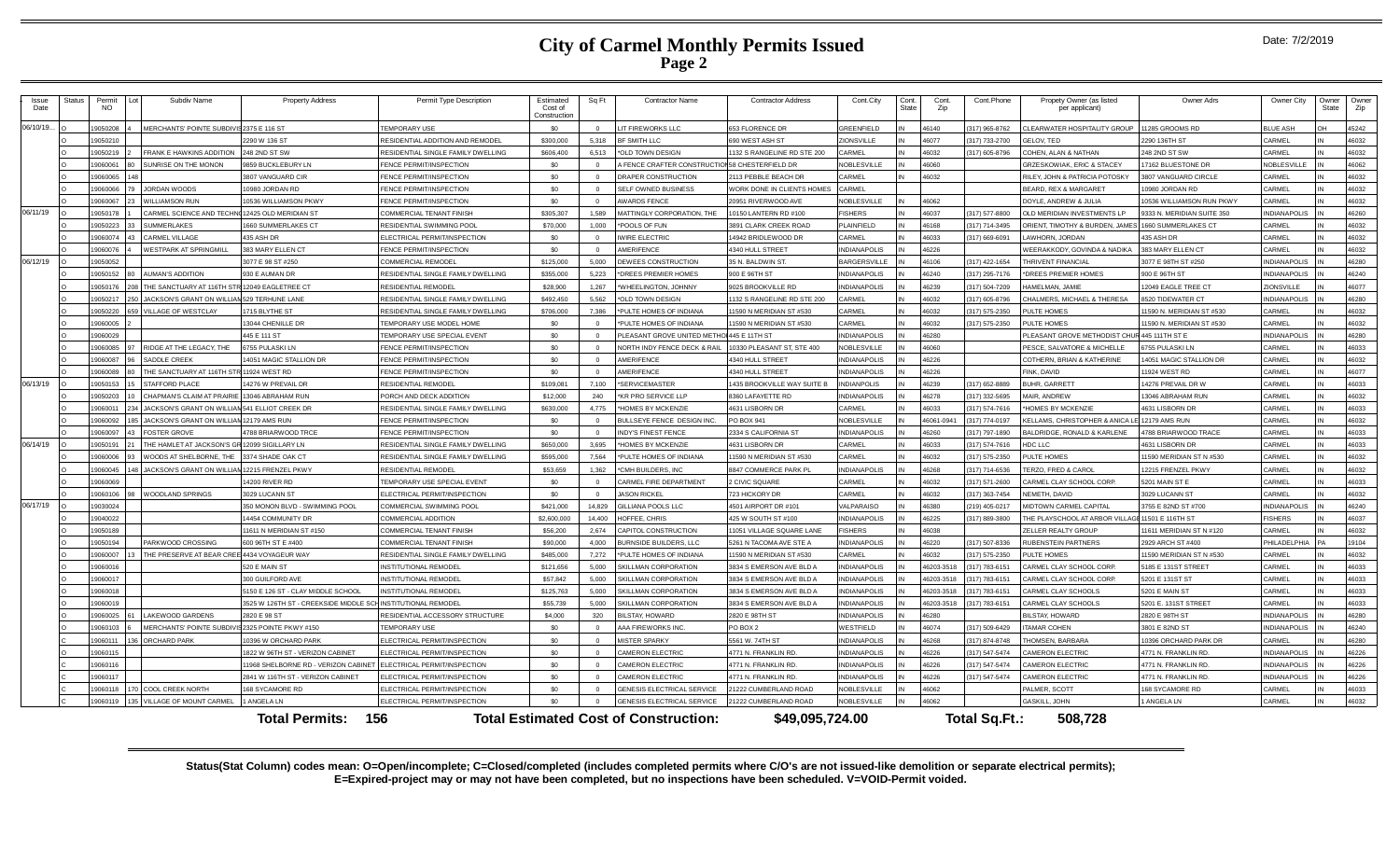|  |  | Date: 7/2/2019 |
|--|--|----------------|
|--|--|----------------|

| Issue<br>Date | Status | Permit<br><b>NO</b> | Subdiv Name                   | <b>Property Address</b>            | Permit Type Description             | Estimated<br>Cost of<br>Construction | Sq Ft          | <b>Contractor Name</b>                          | <b>Contractor Address</b>     | Cont.City           | Cont.<br>State | Cont.<br>Zip | Cont.Phone     | Propety Owner (as listed<br>per applicant) | <b>Owner Adrs</b>              | Owner City          | Owner<br>State | Owner<br>Zip |
|---------------|--------|---------------------|-------------------------------|------------------------------------|-------------------------------------|--------------------------------------|----------------|-------------------------------------------------|-------------------------------|---------------------|----------------|--------------|----------------|--------------------------------------------|--------------------------------|---------------------|----------------|--------------|
| 06/17/19      |        | 9060125             |                               | 431 GUILFORD AVE                   | ELECTRICAL PERMIT/INSPECTION        | \$0                                  |                | TPI UTILITY CONSTRUCTION                        | <b>15405 LITTLE CREEK AVE</b> | ZIONSVILLE          |                | 46077        | (317) 752-6569 | PECTRUM                                    | 3030 ROOSEVELT AVE             | INDIANAPOLIS        |                | 46218        |
| 06/18/19      |        | 9060022             |                               | 550 CONGRESSIONAL BLVD #125        | <b>COMMERCIAL TENANT FINISH</b>     | \$50,000                             | 1.786          | CTI CONSTRUCTION LLC                            | 016 3RD AVE SW #200           | CARMEL              |                | 46032        | 317) 573-6052  | EI REAL ESTATE SERVICES LLC                | 11711 N PENNSYLVANIA ST #200   | CARMEL              |                | 46032        |
|               |        | 9060126             | RIDGE AT THE LEGACY. THE      | 4297 ARNETT DR                     | <b>ENCE PERMIT/INSPECTION</b>       | \$0                                  | $\Omega$       | BULLSEYE FENCE DESIGN INC                       | PO BOX 941                    | <b>VOBLESVILLE</b>  |                | 46061-094    | 317) 774-0197  | ODSON, MICHAEL & ANGELA                    | 4297 ARNETT DR                 | CARMEL              |                | 46033        |
|               |        | 9060129             | SUMMERLAKES                   | 767 SUMMERLAKES CT                 | FENCE PERMIT/INSPECTION             | \$0                                  | $\Omega$       | BULLSEYE FENCE DESIGN INC.                      | PO BOX 941                    | NOBLESVILLE         |                | 46061-0941   | 317) 774-0197  | OSHUA & REBECCA BROWN                      | 767 SUMMERLAKES CT             | CARMEL              |                | 46032        |
| 06/19/19      |        | 9050060             | RIVERVIEW MEDICAL PARK        | 4585 HAZEL DELL PKWY               | COMMERCIAL NEW STRUCTURE            | \$5.479.856                          | 11 847         | MEYER & NAJEM INC                               | 1787 LANTERN RD               | <b>ISHERS</b>       |                | 46038        | 317) 557-4686  | O HAZEL DEVELOPMENT LLC                    | <b>4653 TRUEMAN ROULEVARD</b>  | <b>III LIARD</b>    |                | 43026        |
|               |        | 9060031             | WOODSIDE AT WEST CLAY         | 3694 SOUNDVIEW PLACE               | ESIDENTIAL SINGLE FAMILY DWELLING   | \$506,000                            | 5.474          | *DAVID WEEKLEY HOMES                            | 310 NORTH MERIDIAN STREET.    | <b>INDIANAPOLIS</b> |                | 46260        | 317) 669-8604  | AVID WEEKLEY HOMES                         | 310 NORTH MERIDIAN STREET, STE | <b>NDIANAPOLI</b>   |                | 46260        |
|               |        | 9060056             | THE MEADOWS AT THE LEGA(      | 14120 JAMES DEAN DR                | RESIDENTIAL REMODE                  | \$17,000                             | 1,100          | *EDDINGFIELD, THOMAS R                          | <b>8000 SYCAMORE RE</b>       | NDIANAPOLIS         |                | 46240        | 317) 257-0738  | NA, SANJAYA                                | 14120 JAMES DEAN DR            | CARMEL              |                | 46033        |
|               |        | 9060133             | <b>ASHMORE TRACE</b>          | 14577 WAVERLY DR                   | FENCE PERMIT/INSPECTION             | \$0                                  | $\Omega$       | AMERIFENCE                                      | 4340 HULL STREET              | NDIANAPOLIS         |                | 46226        |                | LINE, BRANDON & TERESA                     | 14577 WAVERLY DR               | CARMEL              |                | 46033        |
|               |        | 9060134             | 9 VILLAGE OF WESTCLAY         | 1782 BLYTHE ST                     | <b>FENCE PERMIT/INSPECTION</b>      | \$0                                  | $\Omega$       | <b>LEMEKE LANDSCAPE</b>                         | 4502 W 73RD ST                | <b>NDIANAPOLIS</b>  |                | 46240        |                | DRA, NABIL & LANA DBEIBO                   | 782 BLYTHE ST                  | CARMEL              |                | 46032        |
|               |        | 9060141             | ORIN JESSUP ADDITION          | 106 E 108 ST                       | FLECTRICAL PERMIT/INSPECTION        | SO.                                  | $\Omega$       | <b>CURRAN, BRITTANY</b>                         | 106 F 108TH ST                | NDIANAPOLIS         |                | 46280        |                | <b>KINGSBURY, VIRGINIA</b>                 | 1505 ALIMINGO DR               | <b>NDIANAPOLIS</b>  |                | 46260        |
| 06/20/19      |        | 9060023             | <b>HOWARD PARK</b>            | 0541 WESTFIELD BLVD                | RESIDENTIAL SWIMMING POOL           | \$40,000                             | 960            | *HENDRICK POOL                                  | 6383 W PENDLETON PIKE         | <b>ACCORDSVILLE</b> |                | 46055        | 317) 335-2660  | <b>IANSON, MICHAEL</b>                     | 10541 WESTFIELD BLVD           | <b>NDIANAPOLIS</b>  |                | 46080        |
|               |        | 9060030             | HERITAGE AT SPRING MILL       | 1192 VALESIDE CRESCENT             | ESIDENTIAL SWIMMING POOL            | \$65,000                             | 845            | *PERMA POOLS                                    | <b>245 ELMWOOD AVE</b>        | NDIANAPOLIS         |                | 46203        | 317) 782-9956  | OMCO, DANIEL & JAYNE                       | 1192 VALESIDE CRESEN'          | CARMEL              |                | 46032        |
|               |        | 3000097             | CARMEL SCIENCE AND TECHN      | 645 W CARMEL DR #110               | COMMERCIAL TENANT FINISH            | \$278.953                            | 4,110          | ALLEN SYSTEMS INC                               | P.O. BOX 226                  | AIRLAND             |                | 46126        | (317) 716-5926 | <b>TAPCO CARMEL INC</b>                    | 630 W CARMEL DR #135           | CARMEL              |                | 46032        |
|               |        | 9060049             |                               | <b>8850 MICHIGAN RD</b>            | GENERAL TEMPORARY LISE              | \$0                                  | $\Omega$       | *BOWMAN, MATT                                   | 5146 RANGEWOOD DR             | NORI ESVILLE        |                | 46062        | 317) 331-1095  | ARI SON CAROL                              | 9850 N MICHIGAN RD             | CARMEL              |                | 46032        |
|               |        | 9060070             |                               | 13090 HORSEFERRY RD                | RESIDENTIAL SINGLE FAMILY DWELLING  | \$952,000                            | 9.353          | *PULTE HOMES OF INDIANA                         | 1590 N MERIDIAN ST #530       | <b>ARMEL</b>        |                | 46032        | 317) 575-2350  | <b>PULTE HOMES OF INDIANA</b>              | 1590 N MERIDIAN ST #530        | CARMEL              |                | 46032        |
|               |        | 9060143             |                               | 10215 N BROADWAY AVE               | <b>ELECTRICAL PERMIT/INSPECTION</b> | \$0                                  | $\Omega$       | <b>FRYE ELECTRIC</b>                            | 10834 E. U.S. HIGHWAY 36      | <b>I AINFIFLD</b>   |                | 46123        | 317) 271-1099  | <b>NDA WARREN</b>                          | 10215 BROADWAY ST              | <b>NDIANAPOLIS</b>  |                | 46280        |
|               |        | 9060144             | ANNALLY DOWNS                 | 3313 W 106 ST                      | LECTRICAL PERMIT/INSPECTION         | so.                                  | $\Omega$       | A & S ELECTRICAL                                | 10069 BOYSENBERRY DR          | <b>ISHERS</b>       |                | \$6032       | 317) 526-0802  | ORST. ROLAND                               | 3313 W 106TH ST                | CARMEL              |                | 46032        |
|               |        | 9060145             | 24 AVIAN GLEN                 | 14126 N WARBLER WAY                | <b>ENCE PERMIT/INSPECTION</b>       | \$0                                  | $\Omega$       | BULLSEYE FENCE DESIGN INC                       | <b>PO BOX 941</b>             | <b>VOBLESVILLE</b>  |                | 16061-094    | 317) 774-0197  | ULLENS, RYAN & NANCY                       | 14126 WARBLER WAY N            | CARME               |                | 46033        |
|               |        | 9060147             | <b>LAKESIDE PARK</b>          | 2768 APRIL SPRINGS VW              | FENCE PERMIT/INSPECTION             | \$0                                  | $\Omega$       | AMERIFENCE                                      | 1340 HULL STREET              | <b>NDIANAPOLIS</b>  |                | 46226        |                | <b>DEVORE, MISTI</b>                       | 2768 APRIL SPRINGS VIEW        | CARMEI              |                | 46074        |
|               |        | 9060148             | VALLEYBROOK                   | 4981 DEER RDG CROS                 | FENCE PERMIT/INSPECTION             | \$0                                  | $\Omega$       | NORTH INDY FENCE DECK & RAIL                    | 0330 PLEASANT ST, STE 400     | <b>VOBLESVILLE</b>  |                | 46060        |                | <b>MOORE, ROBERT &amp; KAREN</b>           | 4981 DEER RIDGE XING           | CARMEL              |                | 46033        |
|               |        | 9060152             |                               | 1685 SHELBORNE RD                  | <b>ELECTRICAL PERMIT/INSPECTION</b> | \$0                                  | $\Omega$       | CHAMPION ELECTRICAL SERVICES 2441 OAK DR        |                               | <b>LI AYTON</b>     |                | 46118        | 317) 995-6305  | CIIII AARON                                | 1685 SHELBORNE LN              | CARMEL              |                | 46032        |
| 06/21/19      |        | <b>POOROR</b>       |                               | 1225 E 116 ST                      | RESIDENTIAL SINGLE FAMILY DWELLING  | \$3,500,000                          | 25,035         | *HOSS BUILDING GROUP                            | 1825 BROADWAY ST              | NDIANAPOLIS         |                | 46236        | 317) 823-9788  | EYMER, JEREMY & WENDY                      | <b>2691 OLD VINES DRIVE</b>    | <b>NESTFIELD</b>    |                | 46074        |
|               |        | 9060013             | <b>VILLAGE OF WESTCLAY</b>    | 12760 HORSEFERRY RD                | COMMERCIAL TENANT FINISH            | \$100,000                            | 2.650          | *CAPITOL CONSTRUCTION                           | 1051 VILLAGE SQUARE LN        | <b>FISHERS</b>      |                | 46038        | 317) 574-5488  | ROM M-SQUARE LLC (J. MOSELE)               | 3225 N WASHINGTON BLVD         | <b>NDIANAPOLIS</b>  |                | 46240        |
|               |        | 9060020             | <b>OVERBROOK FARMS</b>        | 8880 PELHAM RD                     | RESIDENTIAL REMODEL                 | \$18,000                             | 1.500          | *ALL AROUND REMODEL LLC                         | 8901 NORTHBROOK CIF           | <b>NESTFIELD</b>    |                | 46074        | 317) 903-0020  | ARG, ASHISH & POOJA                        | 3880 PELHAM RD                 | CARMEL              |                | 46074        |
|               |        | 9060036             |                               | 13740 MERIDIAN ST N                | COMMERCIAL TENANT FINISH            | \$96,335                             | 1.292          | BUILDSMART CONSTRUCTION. LLC 230 N RANGELINE RD |                               | CARMEL              |                | 46032        | 773) 842-2124  | <b>RIXMOR PROPERTY GROUP</b>               | 953 HEMPSTEAD RD               | <b>CINCINNAT</b>    |                | 45231        |
|               |        | 9060053             | JOHNSON ACRES                 | <b>1868 WHITE ASH DR</b>           | <b>RESIDENTIAL REMODEL</b>          | \$36,385                             | 586            | *CMH BUILDERS. INC                              | <b>8847 COMMERCE PARK PI</b>  | NDIANAPOLIS         |                | 46268        | 317) 714-6536  | OLCOMB MARK & KATHY                        | 1868 WHIOTE ASH DR             | CARMEL              |                | 46033        |
|               |        | 9060068             | NATHAN HAWKINS SECOND A       | 140 N RANGE LINE RD                | <b>FEMPORARY USE SPECIAL EVENT</b>  | SO.                                  | $\Omega$       | <b>ACE PARTY RENTAL</b>                         | <b>8521 ZIONSVILLE RD</b>     | NDIANAPOLIS         |                | 46268        | 317) 872-8368  | PPLEGATE ELDER LAW                         | 140 N RANGELINE RD             | CARMEL              |                | 46032        |
|               |        | 9060086             | 8 NEWARK                      | 931 OSWEGO RD                      | <b>DEMOLITION</b>                   | \$0                                  | $\Omega$       | *WEERTS, KEN                                    | 4150 WELFORD WAY              | <b>CARMEL</b>       |                | 46032        | 317) 848-9362  | <b>/FFRTS, KFN</b>                         | 931 OSWEGO RD                  | CARMEL              |                | 46032        |
|               |        | 9060164             |                               | 131 1ST ST NE                      | <b>ELECTRICAL PERMIT/INSPECTION</b> | \$0                                  | $\Omega$       | SCOMAN ELECTRIC                                 | 5511 MARKER                   | NDIANAPOLIS         |                | 46227        | 317) 432-3623  | ROWN NANCY MEYER                           | 131 1ST ST NE                  | CARMEL              |                | 46032        |
| 06/24/19      |        | 9050004             | CHAPMAN'S CLAIM AT PRAIRIE    | 5961 HEATON PASS                   | RESIDENTIAL DECK ADDITION           | \$36,335                             | 548            | *HITTLE CONSTRUCTION                            | 7466 WASHINGTON ST            | <b>NESTFIELD</b>    |                | 46074        | 317) 896-9073  | ANNINI, GERY P & APRIL R                   | 5961 HEATON PASS               | CARMEI              |                | 46033        |
|               |        | 9050170             | <b>FOSTER ESTATES</b>         | 808 MARALICE DF                    | PORCH AND DECK ADDITION             | \$5,000                              | 164            | *WILSON, TROY                                   | 324 BENNETT ROAD              | CARMEL              |                | 46032        | 317) 789-675   | OB, MATTHEW & JEANMARIE                    | 2808 MARALICE DR               | CARMEI              |                | 46033        |
|               |        | 9060094             | THE PRESERVE AT BEAR CREI     | 4429 EVERGREEN TRAIL               | RESIDENTIAL DECK ADDITION           | \$17,000                             | 320            | *CHUCK'S CONSTRUCTION                           | 7961 THORNBERRY CT            | <b>NOVA</b>         |                | 46123        | 317) 374-7337  | ALDAL, DOUGLAS & PEGGY                     | 4429 EVERGREEN TRI             | CARMEL              |                | 46074        |
|               |        | 9060169             | 06 KINGS MILL                 | 0834 ONYX DR                       | FENCE PERMIT/INSPECTION             | SO.                                  | $\Omega$       | <b>IMPERIAL FENCE</b>                           | 100 ACADEMY STREET            | <b>GREENWOOD</b>    |                | 46143        | 317) 888-3241  | <b>ACKSON, MATTHEW &amp; SUSAN</b>         | 10834 ONYX DR                  | CARMEL              |                | 46032        |
|               |        | 9060171             | WATERWOOD OF CARMEL           | 1196 ARBORWOOD TRL                 | FENCE PERMIT/INSPECTION             | SO.                                  | $\Omega$       | BULLSEYE FENCE DESIGN INC                       | PO BOX 941                    | <b>VOBLESVILLE</b>  |                | 46061-0941   | 317) 774-0197  | HALIL, NABIL                               | 1196 ARBORWOOD TRAIL           | CARMEL              |                | 46032        |
|               |        | 9060174             | JACKSON'S GRANT ON WILLIAM    | 481 JACKSON'S GRANT BLVD           | <b>ENCE PERMIT/INSPECTION</b>       | \$0                                  | $\Omega$       | BULLSEYE FENCE DESIGN INC.                      | PO BOX 941                    | <b>VOBLESVILLE</b>  |                | 46061-0941   | 317) 774-0197  | AING, MATTHEW & MELANIE                    | <b>481 JACKSONS GRANT BLVD</b> | CARMEL              |                | 46032        |
| 06/25/19      |        | 9060003             | 34 STANFORD PARK              | 13730 SUNNYVALE LANE               | ORCH AND DECK ADDITION              | \$26,000                             | 144            | *TOM SIMMONS INC                                | 0565 WILDWOOD DR              | <b>ZIONSVILLE</b>   |                | 46077        | 317) 750-6000  | NZEVENO, ADAM P & JENNIFER F               | 13730 SUNNYVALE LN             | CARMEL              |                | 46074        |
|               |        | 008002              | 04 NEWARK                     | 721 OSWEGO RD                      | RESIDENTIAL SINGLE FAMILY DWELLING  | \$325,000                            | 5,536          | *DREES PREMIER HOMES                            | 900 E 96TH ST                 | <b>INDIANAPOLIS</b> |                | 46240        | (317) 295-7176 | DREES PREMIER HOMES                        | 900 E 96TH ST                  | INDIANAPOLIS        |                | 46240        |
|               |        | 906007              | WOODLAND SPRINGS              | 3029 LUCANN ST                     | RESIDENTIAL ACCESSORY STRUCTURE     | \$2,500                              | 160            | *NEMETH, DAVID                                  | 3029 LUCANN ST                | CARMEL              |                | 46033        | 317) 435-5943  | <b>EMETH, DAVID</b>                        | 3029 LUCANN ST                 | CARMEL              |                | 46032        |
|               |        | 9060112             | <b>GREENTREE COUNTRY CLUB</b> | 9649 SYCAMORE RD                   | RESIDENTIAL REMODEL                 | \$27.127                             | 667            | *INDIANA RESTORATION SERVICES 1710 S 10TH ST    |                               | <b>NOBLESVILLE</b>  |                | 46060        | 317) 776-9942  | ANDERS, DANIEL                             | 9649 SYCAMORE ROAD             | CARMEL              |                | 46032        |
|               |        | 9060175             | <b>CLAY CORNER</b>            | 1516 JENSEN DR                     | <b>ENCE PERMIT/INSPECTION</b>       | \$0                                  | $\Omega$       | LOWES OF CARMEL                                 | 4598 LOWES WAY                | CARMEL              |                | 46033        |                | IILLER, TRACY & ANDY                       | 1516 JENSEN DR                 | CARMEL              |                | 46032        |
|               |        | 9060177             | CARMELWOOD                    | 19 ALIDLIRON DR                    | <b>ENCE PERMIT/INSPECTION</b>       | so.                                  | $\Omega$       | <b>INDY'S FINEST FENCE</b>                      | <b>2334 S CALIFORNIA ST</b>   | <b>NDIANAPOLIS</b>  |                | 46260        | 317) 797-1890  | <b>IATTHEWS RRANDY</b>                     | 119 AUDUBON DR                 | CARMEL              |                | 46032        |
| 06/26/19      |        | 9040251             |                               | 12900 HAZEL DELL PKWY - CELL TOWER | OMMERCIAL CELL CO-LOCATE            | \$3,000                              | $\overline{2}$ | <b>CROWN CASTLE</b>                             | 045 RIVER RD #425             | NDIANAPOLIS         |                | 46240        | 317) 249-2028  | ORTHVIEW CHRISTIAN LIFE CHURO              | 12900 HAZEL DELL PKWY          | CARMEL              |                | 46033        |
|               |        | 9050192             | RIDGE AT THE LEGACY. THE      | 6789 PULASKI CT                    | RESIDENTIAL SINGLE FAMILY DWELLING  | \$200,000                            | 6,270          | *LENNAR HOMES OF INDIANA. IN                    | 9025 N RIVER RD               | NDIANAPOLIS         |                | 46240        | 317) 659-3256  | ENNAR HOMES OF INDIANA, INC.               | 9025 N RIVER RD                | INDIANAPOLIS        |                | 46240        |
|               |        | 9050193             | RIDGE AT THE LEGACY. THE      | 4296 NEW GARDEN LN                 | RESIDENTIAL SINGLE FAMILY DWELLING  | \$200,000                            | 6.307          | *LENNAR HOMES OF INDIANA. INC                   | 9025 N RIVER RD               | <b>NDIANAPOLIS</b>  |                | 46240        | 317) 659-3256  | <b>ENNAR HOMES</b>                         | 9025 N RIVER ROAD              | <b>INDIANAPOLIS</b> |                | 46240        |
|               |        | 9060055             |                               | 240 E MAIN ST                      | RESIDENTIAL REMODE                  | \$12,976                             | 1,000          | *ROMAN CONSTRUCTION                             | 240 COUNTRY CREEK CIRCLE      | <b>JDIANAPOLIS</b>  |                | 46234        | 317) 627-4965  | CANDREWS, KEVIN & DIANE                    | 240 E MAIN ST                  | CARMEL              |                | 46032        |
|               |        | 9060078             | CHAPMAN'S CLAIM AT PRAIRIE    | 5961 HEATON PASS                   | RESIDENTIAL SWIMMING POOL           | \$70,000                             | 539            | *POOLS OF FUN                                   | <b>891 CLARK CREEK ROAD</b>   | LAINFIELD           |                | 46168        | 317) 714-3495  | <b>JANNINI, GERY P &amp; APRIL R</b>       | 5961 HEATON PASS               | CARMEL              |                | 46033        |
|               |        | 9060101             | SUNRISE ON THE MONON          | 865 WINDSONG LN                    | RESIDENTIAL SINGLE FAMILY DWELLING  | \$319,000                            | 3.809          | *OLD TOWN DESIGN                                | 132 S RANGELINE RD STE 200    | ARMEL               |                | 46032        | 317) 605-8796  | <b>SCHER, RONALD R &amp; DEBORAH I</b>     | 9865 WINDSONG LANE             | <b>NDIANAPOLIS</b>  |                | 46280        |
|               |        | 9060194             | 121 COLLEGE MEADOWS           | 114 BRISTOL RD                     | ELECTRICAL PERMIT/INSPECTION        | S <sub>0</sub>                       |                | <b>BREEDLOVE, RICK</b>                          | 911 COREY LN                  | <b>LAINFIELD</b>    |                | 46168        | (317) 966-8021 | LOYD, JONATHAN                             | 1114 BRISTOL RD                | <b>NDIANAPOLIS</b>  |                | 46280        |
|               |        |                     |                               |                                    |                                     |                                      |                |                                                 |                               |                     |                |              |                |                                            |                                |                     |                |              |
|               |        |                     |                               | 156<br><b>Total Permits:</b>       |                                     |                                      |                | <b>Total Estimated Cost of Construction:</b>    | \$49,095,724.00               |                     |                |              | Total Sq.Ft.:  | 508,728                                    |                                |                     |                |              |